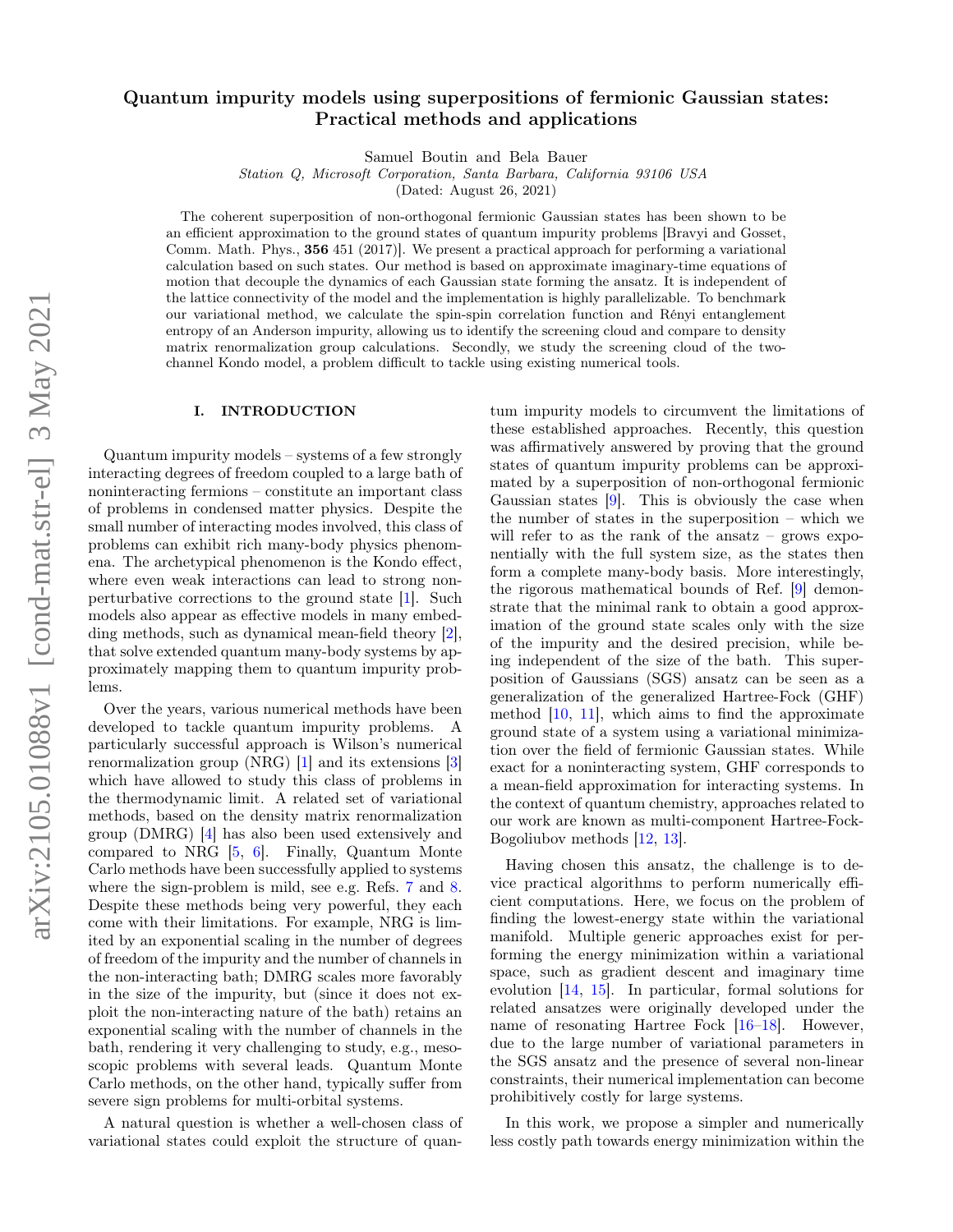variational manifold based on several key approximations to the imaginary time equations of motion. First, at each step we project the dynamics onto the subspace orthogonal to the one spanned by the current set of Gaussian states forming the SGS. Furthermore, we alternate the evolution of the coefficients of the coherent superposition of states and the (normalized) Gaussian states themselves. This allows us to decouple the equations of motion for each Gaussian state at each step in the evolution. While the projection of these equation of motions onto the variational manifold does not exactly correspond to imaginary time evolution, we show that under this evolution, the energy is non-increasing. The variational state therefore converges to a local energy minimum within the manifold and can thus be used to study ground state properties of quantum models (we note that a guarantee on convergence to a global minimum typically cannot be given for variational algorithms).

To illustrate the power of the method, we apply it to two canonical impurity models: the single-impurity Anderson model [\[19\]](#page-14-11) and the two-channel Kondo effect [\[20\]](#page-14-12). The former has been studied using a variety of methods and is well-understood both analytically and numerically, thus allowing us to confirm the validity of our method. We find that using comparable computational resources, our method is able to achieve an error in the ground state energy that is about one order of magnitude better than DMRG. The two-channel Kondo model, on the other hand, is much more challenging to study numerically, and real-space correlation functions for fermionic leads had previously eluded numerical simulations. Instead, prior numerical studies have required either mapping to related problems in the same universality class [\[21\]](#page-14-13) or focusing on quantities that can be calculated using the local dynamics of the impurity [\[22\]](#page-14-14).

The remainder of this work is structured as follow. In Sec. [II,](#page-1-0) we set the notation and describe the structure of the SGS ansatz. In Sec. [III,](#page-2-0) we describe a generic minimization procedure for finding a variational approximation to the ground state and its numerical implementation. In Sec. [IV,](#page-4-0) as a first demonstration of the method, we study the screening cloud of a single impurity Anderson model and benchmark our results using DMRG. Finally, in Sec. [V](#page-8-0) we extend the calculations of the previous section by considering the two-channel Kondo model.

# <span id="page-1-0"></span>II. ANSATZ AND PROBLEM STRUCTURE

We start by describing the structure of fermionic quantum impurity models and of the SGS ansatz. We also introduce the covariance matrix formalism for Gaussian states which will be used throughout this work.

## <span id="page-1-2"></span>A. Generic quantum impurity model

We consider a lattice model of N fermionic degree of freedoms with Hamiltonian  $H = H_2 + H_4$ . We choose to work within a formalism of Majorana operators, noting that any fermion problem (both with and without particle-number conservation) can be rewritten in this form. The noninteracting part of the Hamiltonian is given by

$$
H_2 = i \sum_{k,l=1}^{2N} A_{k,l} c_k c_l, \tag{1}
$$

where A is a real and skew-symmetric matrix, and  $c_k = c_k^{\dagger}$  is a set of 2N Majorana operators that obey standard anticommuation relations  ${c_j c_k} = 2\delta_{j,k}$ . The interacting part of the Hamiltonian reads

$$
H_4 = \sum_{k,l,p,q}^{2N} U_{k,l,p,q} c_k c_l c_p c_q,
$$
 (2)

where the rank-4 tensor  $U$  is skew-symmetric with respect to the exchange of any neighboring indices. The interaction involves at most  $M \ll N$  distinct Majorana operators making  $U$  a sparse tensor. We remark that no assumption with regards to the lattice connectivity is made in our model definition. Although we focus here and below on quartic interaction terms, there is no fundamental limitation to including interaction terms involving a larger number of operators.

The ground state of the quadratic Hamiltonian  $H_2$ will be a Slater determinant if  $H_2$  conserves the number of particles or, more generally, a fermionic Gaussian state  $[23]$  in the case where the  $U(1)$  symmetry is broken and only the parity of the number of particles is preserved. As Slater determinants constitute a subset of the fermionic Gaussian states, we will focus our discussion on Gaussian states. Although there might be a slight numerical overhead associated with working in this enlarged class of states, it has the advantage of naturally allowing the treatment of (mean-field) superconductivity.

#### B. Covariance matrix formalism

Our description and usage of the covariance matrix formalism closely follows Ref. [\[9\]](#page-14-2). Any fermionic Gaussian state  $|\phi\rangle$  obeys a Wick theorem and thus can be fully described by a covariance matrix (CM)

<span id="page-1-1"></span>
$$
\Gamma_{k,l} = \frac{-i}{2} \langle \phi | [c_k, c_l] | \phi \rangle, \qquad (3)
$$

where  $k, l \in 1...2N$ . This matrix is real and skewsymmetric by construction. The expectation value of any product of Majorana operators can then be calculating as the Pfaffian of a submatrix of Γ. For a normalized pure state the elements of the CM are subject to the constraint  $\Gamma^2 = -\mathbb{1}$ .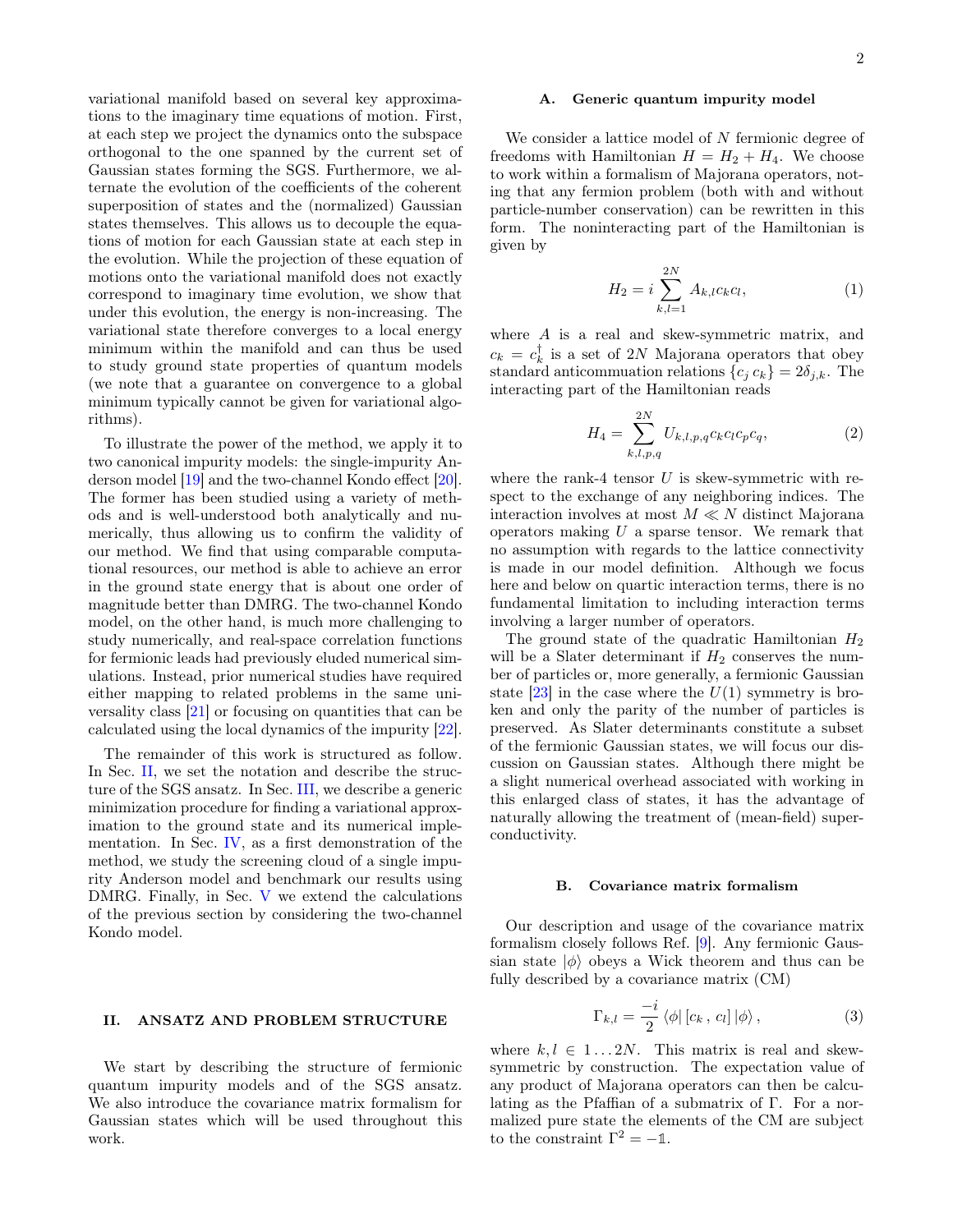Since the covariance matrices  $\Gamma$  are matrices of expectation values, they are invariant under a gauge transformation  $|\phi\rangle \rightarrow e^{i\theta} |\phi\rangle$ , with  $\theta$  a real number. For calculations involving multiple Gaussian states  $|\phi_\mu\rangle$  ( $\mu =$  $1, 2, \ldots$ , it is often necessary to fix this gauge freedom. Following Ref. [\[9\]](#page-14-2), this can be achieved by choosing a reference state  $|\phi_0\rangle$  and taking  $\langle \phi_0|\phi_\mu\rangle$  to be real and positive for all  $\mu$ . Overlaps of Gaussian states and matrix elements can be obtained using the respective covariance matrices of the states [\[9\]](#page-14-2).

#### C. Sum of Gaussian states ansatz

Following Ref. [\[9\]](#page-14-2), the variational ansatz considered in this work is formulated as  $<sup>1</sup>$  $<sup>1</sup>$  $<sup>1</sup>$ </sup>

$$
|\psi\rangle = \sum_{\mu=1}^{R} \lambda_{\mu} |\phi_{\mu}\rangle, \qquad (4)
$$

with  $\{\ket{\phi_\mu}\}\$ a set of nonorthogonal Gaussian states,  $\lambda_\mu$ complex scalar amplitude, and  $R$  the rank of the ansatz. This variational state is characterized by the set of covariance matrices and amplitudes  $\{\Gamma^{\mu}, \lambda_{\mu} | \mu = 1 ... R\}.$ 

This corresponds to  $O(RN^2)$  variational parameters, subject to two normalization constraints. First, the normalization of the variational state requires

$$
\sum_{\mu,\nu} \lambda_{\mu} \lambda_{\nu}^* G_{\mu,\nu} = 1, \tag{5}
$$

where we introduce  $G_{\mu,\nu} = \langle \phi_{\mu} | \phi_{\nu} \rangle$  the Gram matrix characterizing the overlap between states. Second, we take each Gaussian state to be pure and normalized leading to the constraint on each covariance matrix  $(\Gamma^{\mu})^2 = -1$ . The sets of parameters obeying these constraints form the variational manifold. Our aim is to find the state  $|\psi_0\rangle$  that minimize the energy within this manifold.

Before turning to the full minimization problem, we first consider the following simpler problem. Given a set of Gaussian states  $\{|\phi_\mu\rangle\}$  we wish to find the amplitudes  $\{\lambda_{\mu}\}\$  which minimize the energy  $E = \langle \psi | H | \psi \rangle$ . These optimal amplitudes, leading to a normalized state with the lowest energy within the subspace, can be obtained by diagonalizing the Hamiltonian projected onto the subspace spanned by the set of Gaussian states. This leads to the generalized eigenvalue problem [\[9,](#page-14-2) [16\]](#page-14-9)

<span id="page-2-2"></span>
$$
h\lambda = EG\lambda \tag{6}
$$

where h is the  $R \times R$  matrix with elements  $h_{\alpha,\beta}$  =  $\langle \phi_\alpha | H | \phi_\beta \rangle$ . In the case of orthogonal states  $G = \mathbb{1}$ 

and this reduces to a regular eigenvalue problem. This standard result will be at the core of the minimization approach introduced in Sec. [III](#page-2-0) as we will alternate between updating the amplitudes by solving Eq. [\(6\)](#page-2-2) and updating the covariance matrices assuming fixed amplitudes.

# <span id="page-2-0"></span>III. PROJECTED EQUATIONS OF MOTION FOR ENERGY MINIMIZATION

A generic approach for finding the ground state of a quantum system is imaginary time evolution. Starting from an initial state  $|\psi\rangle$  and evolving according to the imaginary time Schrödinger equation

<span id="page-2-3"></span>
$$
\partial_{\tau} |\psi\rangle = -\left[H - E_{\psi}\right] |\psi\rangle , \qquad (7)
$$

where  $E_{\psi} = \langle \psi | H | \psi \rangle$ , allows to reach the ground state in the  $\tau \to \infty$  limit as long as the initial state has finite overlap with the ground state. In the case where  $|\psi\rangle$  is a variational state, the equations of motion must be projected back onto the part of the variational manifold orthogonal to  $|\psi\rangle$  in order to best approximate the dynamics of the system and preserve the norm of the state. Different methods were introduced to perform this projection [\[24\]](#page-14-16). In the case of the time-dependent variational principle (TDVP), this projection requires the inversion of the Gram matrix of the tangent states (obtained by taking the derivative of  $|\psi\rangle$  with respect to each variational parameter), which can be very large [\[14\]](#page-14-7). For the parametrization considered in this work, this does not appear to be a scalable approach as it would require repeated operations on matrices of dimension  $RN^2 \times RN^2$ leading to an  $O(R^2N^6)$  numerical complexity.

In this section, we instead derive simplified projections of the imaginary time equation of motion for the SGS states. Our approach can be understood as a parametrized energy descent. We derive equations of motion for the covariance matrices  $\Gamma^{\mu}$  as a function of an external parameter s such that the energy  $E(s) = \langle \psi(s) | H | \psi(s) \rangle$  decreases monotically and converges to a local energy minima as  $s \to \infty$ . As we do not pretend the followed approach to be sufficient to recover the system dynamics, we denote the evolution parameter as s to distinguish the resulting equations from imaginary time (denoted  $\tau$  above).

## A. Path of energy descent

As eluded to at the end of Sec. [II,](#page-1-0) at any instant s, one can separate the Hilbert space in two instantaneous subspaces, where one (referred to as "parallel subspace" below) is spanned by the set  $\{|\phi_\mu(s)\rangle\}$  of Gaussian states forming the ansatz, and the other is the orthogonal complement ("orthogonal subspace" below). The energy minimization in the parallel subspace is easily performed by choosing amplitudes satisfying Eq. [\(6\)](#page-2-2)

<span id="page-2-1"></span><sup>1</sup> We follow the convention that Greek indices run over the labels of the states forming the ansatz (i.e.  $\alpha, \beta \cdots \in 1...R$ ), while latin indices run over the Majorana operator labels (i.e.  $k, l, \dots \in 1, \dots 2N$ .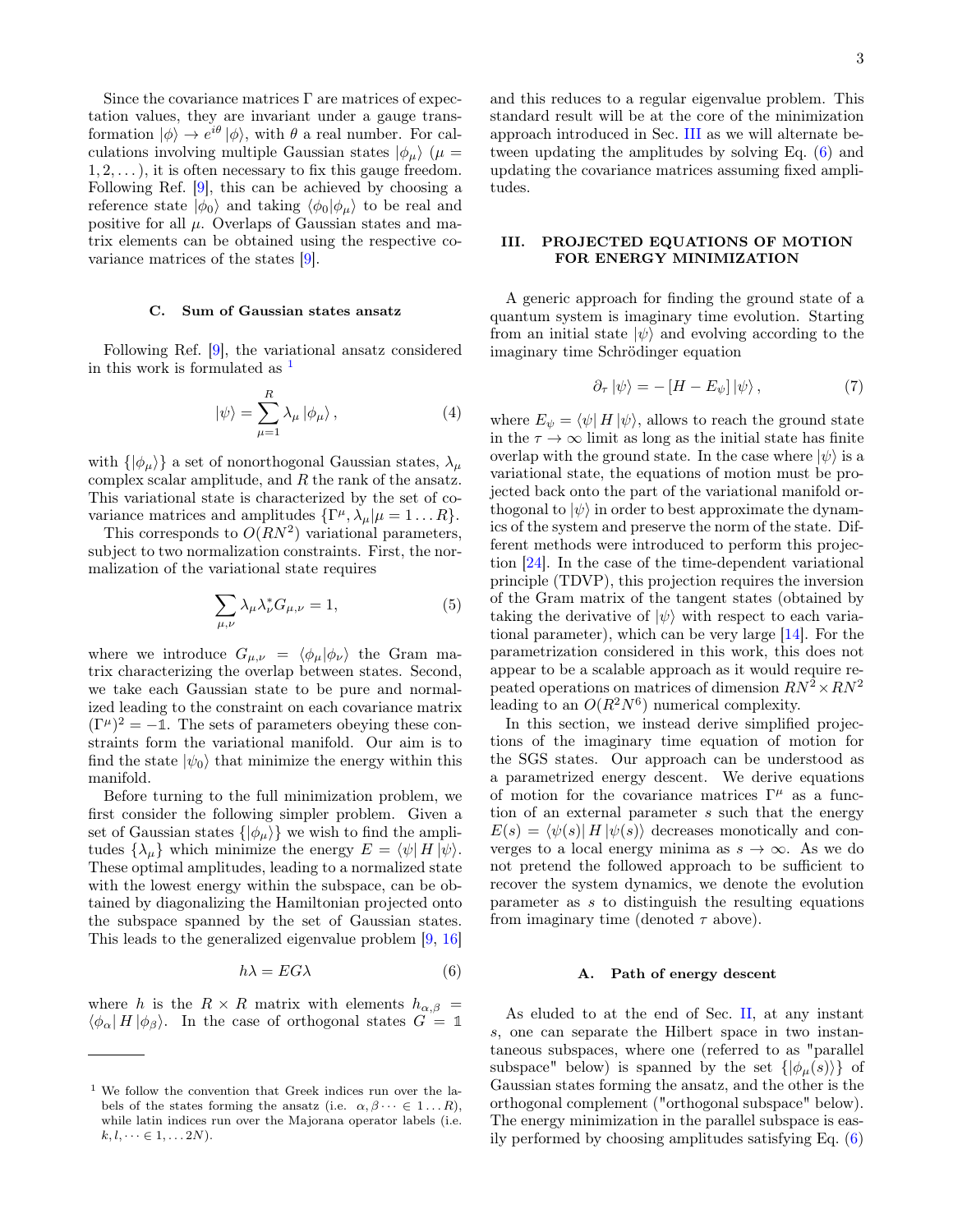and we will thus focus here on the orthogonal subspace assuming fixed amplitudes.

We consider as a starting point the imaginary time Schrödinger equation. However, instead of projecting on a subspace orthogonal to the instantaneous state  $|\psi(s)\rangle$ leading to Eq. [\(7\)](#page-2-3), we project onto a subspace orthogonal to the set  $\{|\phi_{\mu}(s)\rangle\}$  of Gaussian states

<span id="page-3-0"></span>
$$
\partial_s |\psi(s)\rangle = -\Pi^{\perp}(s) H |\psi(s)\rangle , \qquad (8)
$$

where we have introduced the projector

$$
\Pi^{\perp}(s) = \mathbb{1} - \sum_{\alpha,\beta} |\phi_{\alpha}(s)\rangle \left[G^{-1}(s)\right]_{\alpha,\beta} \langle \phi_{\beta}(s)|. \tag{9}
$$

The inverse Gram matrix in the above equation ensures that  $(\Pi^{\perp})^2 = \Pi^{\perp}$  and is necessary since the Gaussian states considered are generally nonorthogonal (but linearly independent, insuring that  $G$  is non-singular). This equation of motion preserves the norm of the state since  $\Pi^{\perp}(s)|\psi(s)\rangle = 0$  leading to  $\partial_s \langle \psi(s)|\psi(s)\rangle = 0$ .

The projection in Eq. [\(8\)](#page-3-0) constitutes a first approximation to the equations of motions and its justification is twofold. First, assuming optimal state amplitudes, any dynamics lowering the energy should be orthogonal to the instantaneous parallel subspace. However, the resulting equation of motion is only approximate due to the additional implicit projection onto the Gaussian state manifold. This projection will become explicit through the use of the Wick theorem in Sec. [III B.](#page-3-1) Second, the projection to the orthogonal subspace ensures that the different Gaussian states do not collapse into to a single state. Indeed, without it, all states would collapse to a mean-field approximation of the ground state independently.

Inserting the definition of the ansatz into the projected equation of motion Eq. [\(8\)](#page-3-0), we obtain

<span id="page-3-2"></span>
$$
\sum_{\mu} \lambda_{\mu} \partial_s | \phi_{\mu} \rangle = - \sum_{\mu} \lambda_{\mu} \Pi^{\perp}(s) H | \phi_{\mu}(s) \rangle. \tag{10}
$$

In order to move forward, we decouple the equation of motions of the different Gaussian states by postulating that there exists an effective Hamiltonian  $B_{\mu}$  such that

<span id="page-3-3"></span>
$$
\partial_s | \phi_\mu \rangle = -B_\mu | \phi_\mu \rangle \,, \tag{11}
$$

and which satisfies Eq.  $(10)$ . Upon inspection, one can find that

$$
B_{\mu} = c_{\mu} \Pi^{\perp} H \left| \psi \right\rangle \left\langle \psi \right| + h.c.
$$
 (12)

decouples the equations, with  $c_{\mu}$  a complex scalar. Taking  $c_{\mu} = [\lambda_{\mu} \tilde{\lambda}_{\mu}^*]^{-1}$ , with the renormalized amplitude  $\tilde{\lambda}_{\mu} = \langle \phi_{\mu} | \psi \rangle$ , satisfies Eq. [\(10\)](#page-3-2) confirming the validity of the decoupling scheme. Although this is not a unique choice, this approach ensures a monotonic decrease of energy, i.e.  $\partial_s \langle \psi | H | \psi \rangle \leq 0$ , upon simultaneous integration of Eq. $(11)$  for all states.

More generally, ensuring a path of energy descent upon the evolution of a given state  $|\phi_{\mu}\rangle$  leads to the

constraint  $\text{Re}\left[c_{\mu}\tilde{\lambda}_{\mu}^{*}\lambda_{\mu}\right] > 0$ . Hence, taking  $c_{\mu}$  =  $\tilde{\lambda}_{\mu} \lambda_{\mu}^* / |\tilde{\lambda}_{\mu} \lambda_{\mu}|$ , possibly up to a real and positive multiplicative factor for each state, is sufficient to decrease the energy of the variational state.

This decoupling scheme is the second major approximation to the equations of motion used in this work. While exact for a generic many-body basis, the decoupling is approximate in the case where the evolution is projected on a constrained variational manifold. As is shown numerically in Secs. [IV](#page-4-0) and [V,](#page-8-0) the optimization nevertheless converges towards the ground state.

## <span id="page-3-1"></span>B. Equation of motion for the covariance matrices

In order for the above equations of motion to be useful, there must exist an efficient numerical implementation of them. We now derive the counterpart of Eq.  $(11)$ in the covariance matrix (CM) formalism.

Taking the derivative of the CM, as defined in Eq. [\(3\)](#page-1-1), with respect to the evolution parameter s we obtain  $(\text{taking } k \neq l)$ 

<span id="page-3-4"></span>
$$
\partial_s \Gamma_{k,l}^{\mu} = - \langle \phi_{\mu} | i c_k c_l | \partial_s \phi_{\mu} \rangle + c.c., \qquad (13)
$$

where *c.c.* denotes the complex conjugate. Inserting Eq. [\(11\)](#page-3-3) and the definition of  $\Pi^{\perp}$  one obtains after some algebra

$$
\partial_s \Gamma_{k,l}^{\mu} = i \sum_{\beta} \lambda_{\beta} \tilde{\lambda}_{\mu}^* c_{\mu} \left[ \langle \phi_{\mu} | c_k c_l H | \phi_{\beta} \rangle \right. \\
\left. - \sum_{\gamma} \langle \phi_{\mu} | c_k c_l | \phi_{\gamma} \rangle \left[ G^{-1} h \right]_{\gamma,\beta} \right] + c.c.
$$
\n(14)

In the special case of a rank 1 ansatz, Eq. [\(14\)](#page-3-4) falls back onto the equation of motion for imaginary time evolution in the GHF approximation as derived for example in Ref. [\[11\]](#page-14-4).

We now specialize to the quantum impurity model with quartic interacting defined in Sec. [II A.](#page-1-2) In order to rewrite the differential equation purely as a matrix equation, we introduce the complex skew-symmetric matrices [\[9\]](#page-14-2)

$$
\Delta^{\alpha,\beta} = \left[ i(\Gamma^{\alpha} - \Gamma^{\beta}) - 2\mathbb{1} \right] (\Gamma^{\alpha} + \Gamma^{\beta})^{-1}, \quad (15)
$$

which allows to compute easily matrix elements between different Gaussian states  $\langle \phi_\beta | c_k c_l | \phi_\alpha \rangle = iG_{\beta,\alpha} \Delta_{k,l}^{\alpha,\beta}$  $(k \neq l)$ . More generally matrix elements involving n distinct Majorana operators are proportional to the Pfaffian of an  $n \times n$  submatrix of  $\Delta^{\alpha,\beta}$ . Similarly to GHF, we introduce generalized Fock matrices

$$
F_{k,l}^{\alpha,\beta} = A_{k,l} + 6 \sum_{m,n} U_{k,l,m,n} \Delta_{m,n}^{\alpha,\beta},
$$
 (16)

which for  $\alpha = \beta$  ( $\Delta^{\alpha,\alpha} = \Gamma^{\alpha}$ ) falls back on the standard Fock matrix for GHF [\[11\]](#page-14-4).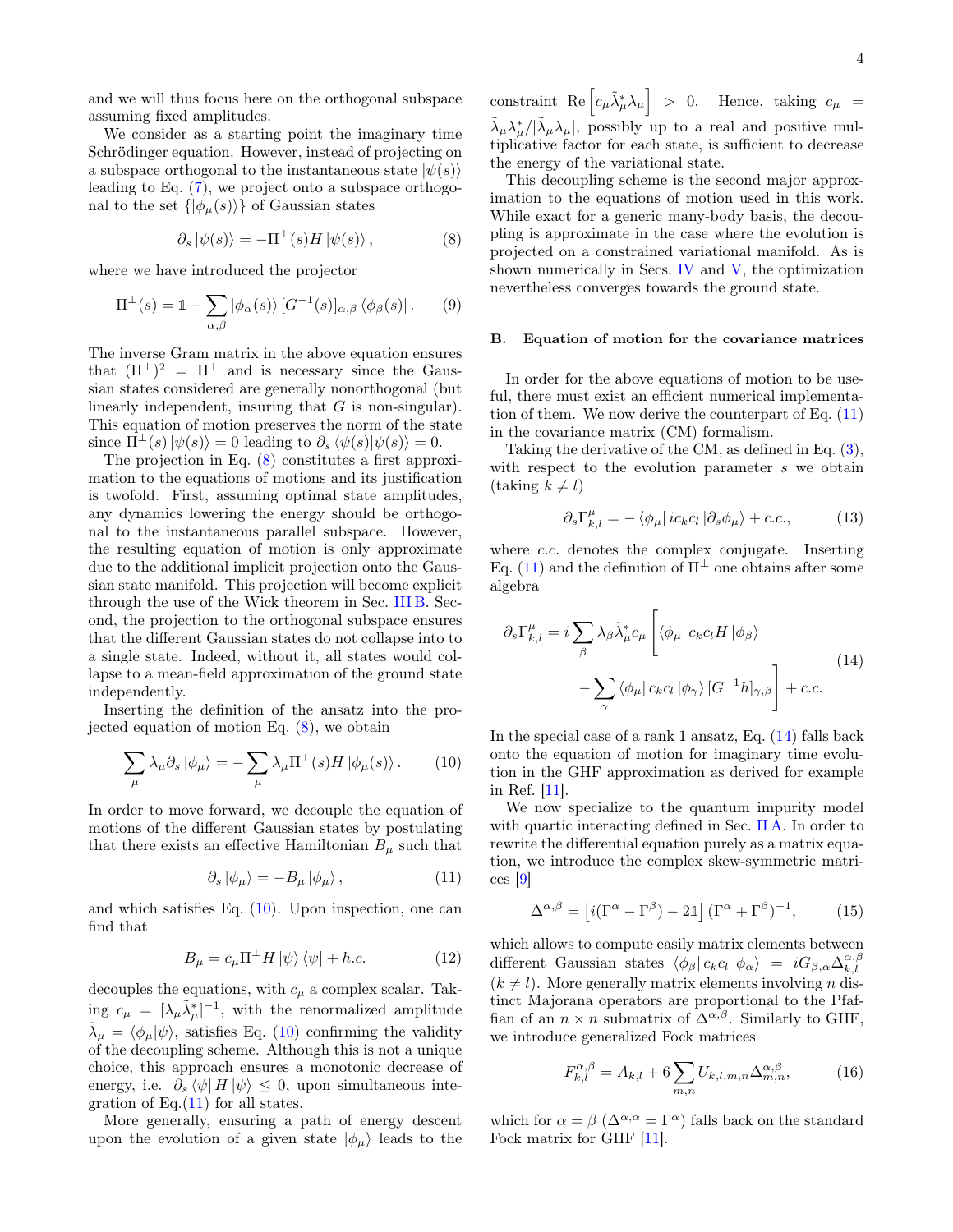5

With these definition, the matrix differential equation for each CM takes the form

$$
\partial_s \Gamma^{\mu} = \sum_{\beta} \lambda_{\beta} \tilde{\lambda}_{\mu} c_{\mu} \left[ i2G_{\mu,\beta} [\Delta^{\beta,\mu}, F^{\beta,\mu}] \right.\left. + 2G_{\mu,\beta} (\Delta^{\beta,\mu} F^{\beta,\mu} \Delta^{\beta,\mu} + F^{\beta,\mu}) \right] \left. (17) \right.\left. - h_{\mu,\beta} \Delta^{\beta,\mu} + \sum_{\gamma} G_{\mu,\gamma} [G^{-1} h]_{\gamma,\beta} \Delta^{\gamma,\mu} \right] + c.c.,
$$

where the first and second line are respectively reminiscent of the equation of motion for real and imaginary time evolution of a Gaussian state [\[11\]](#page-14-4). The third line ensures normalization and cancels in the case  $R = 1$ . We have verified numerically that Eq. [\(17\)](#page-4-1) preserves the norm and the purity of the state which requires

$$
(\partial_s \Gamma^\mu) \Gamma^\mu + \Gamma^\mu (\partial_s \Gamma^\mu) = 0, \tag{18}
$$

due to the constraint  $\Gamma^2 = -\mathbb{1}$  for a pure state. Equation [\(17\)](#page-4-1) constitutes one of the main results of this work.

# <span id="page-4-3"></span>C. Numerical implementation

In order to find a good approximation of the ground state, we alternately evolve the covariance matrices for a small step  $s \to s + \delta s$  and update the amplitudes by solving Eq.  $(6)$ . The computational complexity of each of these steps is  $O(R^2N^3)$  (assuming  $R \ll N$ ). Since in each step, each Gaussian state can be evolved separately, one can easily parallelize over them and achieve a significant speedup. Appendix [A](#page-10-0) presents additional details on the numerical implementation.

As an aside, we note that considering  $P$  interaction terms with  $m > 4$  Majorana operators could, in the worst case, lead to additional operations of computational complexity  $O(PR^2N^2m^3)$ . However, in the most relevant case where  $m, P \ll N$ , this shouldn't affect the scaling of the overall computational complexity of the method. We note that the above estimate is an upper bound on the complexity of the right-and-side of Eq.  $(14)$  separately for each term of weight m and each matrix element. Taking advantage of the skewsymmetric matrix structure of the CM might allow further algorithmic improvement. For example, in the case of  $P = N^2$  quadratic operators  $(m = 2)$  the naive estimate lead to complexity  $O(R^2N^4)$  while the matrix formulation of Eq.  $(17)$  is reduced to  $O(R^2N^3)$ .

In order to reduce the risk of converging to a local energy minima, we use in the remainder of this work the following strategy. Starting from the mean field (GHF) solution we gradually increase the rank of the ansatz by 1 after every  $n$  iterations. The additional Gaussian state is chosen by applying a random special orthogonal transformation Q to one of the current states of the ansatz with a high amplitude. For  $n$  sufficiently large and  $||Q - 1||_F$  sufficiently small we have found numerically this approach to converge towards a good

approximation of the ground state. This approach is needed due to our choice of optimal amplitudes at each step of the algorithm. If all states are added at once, there is a strong risk to converge to a solution where some of the amplitudes vanish, effectively leading to an approximate ground state of a lower rank.

# <span id="page-4-1"></span><span id="page-4-0"></span>IV. ANDERSON IMPURITY AND THE SCREENING CLOUD

As a benchmark of the method, we study realspace properties of the single impurity Anderson model (SIAM) [\[19\]](#page-14-11). This well-known model was previously studied numerically using a multitude of methods including NRG  $[25]$  and DMRG  $[26, 27]$  $[26, 27]$  $[26, 27]$ . We will use the latter method to benchmark our results and confirm their validity.

We consider a 1D lattice where the SIAM Hamiltonian takes the form  $H = H_0 + H_I$ , with

$$
H_0 = -t\sum_{r=2}^{L-1} \left( d_{r-1}^\dagger d_r + h.c. \right) - \mu \sum_{r=1}^{L-1} n_r, \qquad (19)
$$

describing a bath of  $L - 1$  free fermions with hopping parameter  $t$  and chemical potential  $\mu$ , and the impurity Hamiltonian

$$
H_I = -t'\left(d_0^\dagger d_1 + h.c.\right) + \epsilon_d n_0 + U n_{0,\uparrow} n_{0,\downarrow}.\tag{20}
$$

Here,  $d^{\dagger}$  are fermionic creation operators,  $n_r = d_r^{\dagger}$ Here,  $d^{\dagger}$  are fermionic creation operators,  $n_r = d_r^{\dagger} d_r = \sum_{\sigma} d_{r,\sigma}^{\dagger} d_{r,\sigma}$  is the number operator, and when omitted, spin indices are summed. The hopping between the impurity (site 0) and the first site of the lead is  $t'$  and  $U > 0$ is a repulsive interaction. We focus on the particle-hole symmetric point at half-filling where  $\epsilon_d = -U/2$  and  $\mu = 0.$ 

In the weak-coupling limit  $t' < U$ , charge fluctuations are suppressed on the impurity site creating an effective spin 1/2 impurity. The Hamiltonian then maps to the Kondo model with effective coupling strength  $J = 8\Gamma/U$ , where  $\Gamma = (t^2)/t$  is the broadening of the impurity energy level by the leads [\[28\]](#page-14-20). The ground state is then a singlet state formed by the impurity spin and the collective spin of a delocalized so-called Kondo cloud of electrons from the leads. One can associate to the cloud a length scale  $\xi_K \sim v_F/T_K$  where  $v_F$  is the Fermi velocity and  $T_K$  is the Kondo temperature [\[29\]](#page-14-21).

#### A. Convergence and comparison to DMRG

As a first test of the convergence of the method, we compute the variance of the Hamiltonian in the variational ground state,

<span id="page-4-2"></span>
$$
\delta_H^2 = \langle \psi | \left( H - \langle H \rangle \right)^2 | \psi \rangle \,, \tag{21}
$$

where  $\langle H \rangle = \langle \psi | H | \psi \rangle$ . Figure [1\(](#page-5-0)a) presents  $\delta_H^2$  as a function of the ansatz rank and for different number of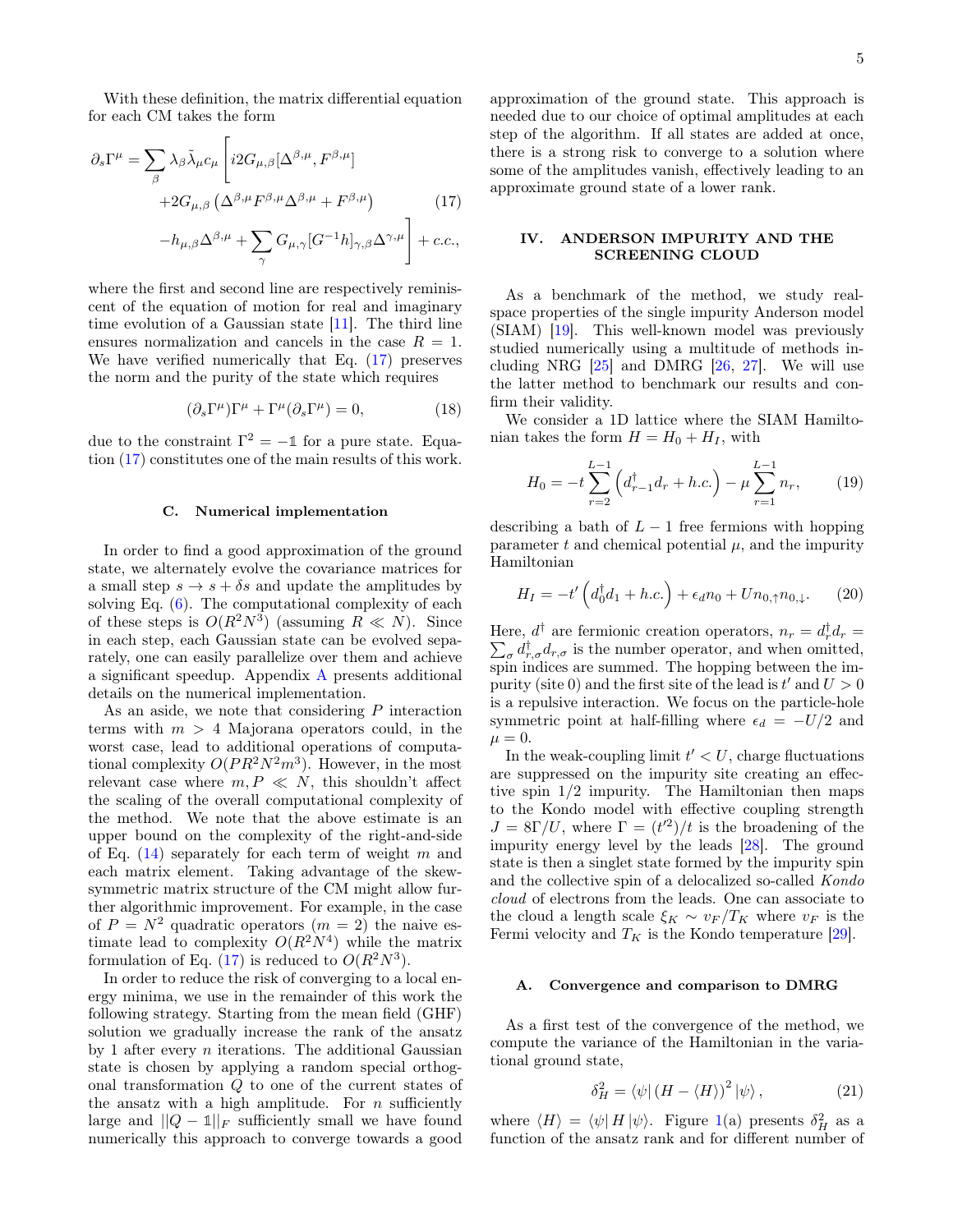

<span id="page-5-0"></span>FIG. 1. (a) Convergence of the variance of the Hamiltonian  $\delta_H^2$  (Eq. [21\)](#page-4-2) as a function of the number of iterations n per Gaussian state (see main text). (b) Extrapolation using a linear fit (dashed black curve) of points with  $\delta_H^2 < 2 \times 10^{-5}$ . The obtained intercept,  $E^* = -635.3490861$ , estimates the energy of the ground state up to a precision given by the standard error of the fit  $\sigma_{E^*} = 4 \times 10^{-7}$ . We consider a system of length  $L = 500$  at the particle-hole symmetric point ( $\mu = 0$ ,  $\epsilon_d = -U/2$ ) with interaction strength  $U = t =$ 1 and coupling  $U/\Gamma = 5$ .

iterations of the variational minimization (see Sec. [III C\)](#page-4-3) for a system size  $L = 500$ . The variance  $\delta_H^2$  should converge to zero as the variational state converges to an eigenstate of the system  $(\delta_H^2 = 0$  for any eigenstate of  $H$ ). We estimate in Fig. [1\(](#page-5-0)b) the converged ground state energy  $E^*$  using a linear extrapolation of the variational energy as  $\delta_H^2 \to 0$  for  $\delta_H^2 \lesssim 2 \times 10^{-5}$ .

As a second test of the validity of our variational SGS state results, Fig. [2](#page-5-1) compares the energies obtained using the SGS ansatz to energies obtained using stateof-the-art DMRG simulations [\[30\]](#page-14-22). In both cases, we plot the results as a function of the refinement parameter of the ansatz, which is  $R$  for the SGS ansatz and the bond dimension  $m$  for DMRG. For the parameters considered, which were chosen to span similar computation times, the SGS-based method reaches lower energies than DMRG.

## <span id="page-5-2"></span>B. Screening cloud - Spin-spin correlation

To better check the validity of the variational solution, we calculate the ground-state equal-time spin-spin correlation function between the impurity and the sites



<span id="page-5-1"></span>FIG. 2. Convergence of the ground state energy obtained from (a) DMRG and (b) the SGS ansatz respectively as a function of the bond dimension  $m$  and the rank of the SGS ansatz. Dashed black horizontal line is the lowest energy obtained using DMRG. The ground state energy estimate  $E^*$ is obtained from the extrapolation of Fig.  $1(b)$  $1(b)$ . Parameters and legend correspond to those of Fig. [1.](#page-5-0)

along the lead

$$
C(r) = \langle \mathbf{S}(0) \cdot \mathbf{S}(r) \rangle \tag{22}
$$

where the spin operator is  $\mathbf{S}(r) = \frac{1}{2} \sum_{s,s'} d_{r,s}^{\dagger} \sigma_{s,s'} d_{r,s'}$ .

From a low-energy expansion of the bath opera-tors [\[31\]](#page-14-23) away from the impurity  $(k_F r \gg 1$ , with  $k_F$ the Fermi wavevector), the correlation function is expected to be the sum of uniformly decaying and oscillating functions

$$
C(r) = C_U(r) + C_{2k_F}(r)\cos(2k_F r)
$$
 (23)

where, at zero temperature,  $C_U(r)$  and  $C_{2k_F}(r)$  are smoothly decaying functions. As we focus on a halffilled lattice where  $k_F = \pi/2a$  (with a the lattice constant), the correlation function is the sum of uniform and staggered  $(\cos(2k_F r) \rightarrow (-1)^r)$  contributions.

Figure [3](#page-6-0) compares the correlation functions computed using the approximate ground states obtained with SGS ansatz and DMRG. To plot more easily the highly oscillating function  $C(r)$ , we introduce the correlation function on the even (e) and odd (o) sites, denoted as  $C<sup>e</sup>(r)$ and  $C<sup>o</sup>(r)$ , respectively. For the odd sites (Fig. [3\(](#page-6-0)a)), the uniform and staggered parts of the correlation function are both negative, leading to a larger amplitude than the even sites (Fig.  $3(b)$  $3(b)$ ) where the contributions have opposite signs. Focusing first on the odd sites, the mean-field solution  $(R = 1$ , solid blue curve) differ qualitatively from the higher-precision DMRG results as expected. Modestly increasing the rank of the SGS ansatz, we recover the same behavior as high-precision DMRG. Small discrepancies between the two methods are observed far from the impurity where the amplitude of the correlation function is small. These differences are consistent with the expected precision of both methods and we expect that further increasing the values of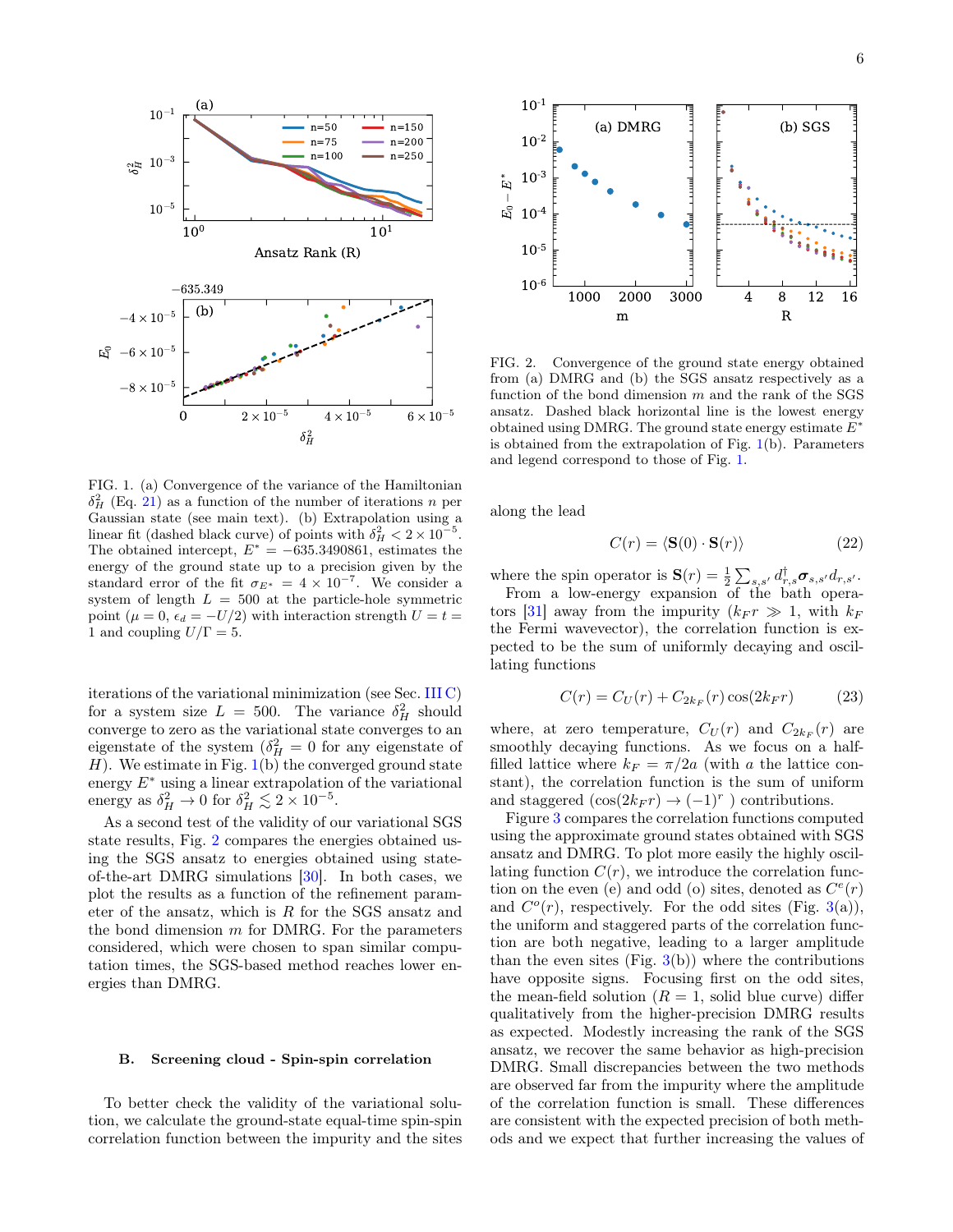

<span id="page-6-0"></span>FIG. 3. Comparison of the spin-spin correlation function  $C(r)$  calculated using DMRG (dashed curves) and the SGS ansatz (solid curves). (a) Odd sites and (b) even sites. The mean-field solution  $(R = 1,$  blue solid curve) is absent from panel (b) as  $C^e(r)$  is identically zero up to numerical precision. (c) Integrated correlation function as defined in Eq. [\(24\)](#page-6-1). See Fig. [1](#page-5-0) for parameters.

 $m$  and  $R$  would reduce these differences. Similarly, for the even sites, both methods agree close to the impurity. Notably, the DMRG results shows a change of sign of  $C<sup>e</sup>(r)$  far from the impurity. This effect has been previously observed in other DMRG studies of the SIAM [\[26,](#page-14-18) [27\]](#page-14-19) and appears to disappear as the bond dimension of the MPS is increased. No such effect is observed for the SGS state, thus suggesting that this feature in the DMRG results is an artifact of the truncation of the MPS bond dimension.

As a final comparison between methods, we consider in Fig. [3\(](#page-6-0)c) the integrated correlation function

<span id="page-6-1"></span>
$$
\Sigma(x) = 1 + \sum_{r=1}^{x} \frac{C(r)}{C(0)},
$$
\n(24)

which allows characterization of the screening cloud of the impurity [\[26\]](#page-14-18). In the ground state, the total spin  $\mathbf{S}^2_{\text{tot}}$  is expected to be zero for even L, leading to the sum rule  $\Sigma(L-1) = 0$ . While this sum rule is not explicitly enforced, it is approximately respected and



<span id="page-6-2"></span>FIG. 4. (a) Spin-spin correlation function of a SIAM with  $L = 1000$  (ansatz Rank  $R = 14$ ) on odd sites for coupling strengths  $\Gamma = 1.0$  (dark blue curves) and  $\Gamma = 0.1$ (light cyan curves). (b) Scaling collapse of  $C<sup>o</sup>(r)$ . Dashed (dotted) black curve is a fit of the form  $A(r/\xi_K)^{-\nu}$  to the data with  $r > 10\xi_K$  ( $r < \xi_K/2$ ), with exponent  $\nu \approx 1.84$ ( $\nu \approx 0.76$ ). (c) Length scales  $\xi_K$  extracted from the scaling collapse of panel (b) (blue disks),  $\xi_{0.1}$  extracted from the integrated correlation function (orange crosses, cf Eq. [25\)](#page-7-0) and  $\xi_{K,S}$  extracted from the scaling collapse of the impurity entropy (green squares). See Sec. [IV C](#page-7-1) for a discussion of the impurity entropy. Black dashed line is a fit of the of the impurity entropy. Black dashed line is a fit of the expected functional form  $A \exp[\pi U/8\Gamma]$  to  $\sqrt{U\Gamma} \xi_K(\Gamma)$ . As  $\xi_K(\Gamma)$ ,  $\xi_{0.1}(\Gamma)$  and  $\xi_{K,S}$  are related up to a scaling parameters, we set  $\xi_K(1/5) = \xi_{0.1}(1/5) = \xi_{S,K}(1/5)$ . To reduce finite-size effect we append to the end of the bath an additional  $L_W = 20$  sites with an exponentially decreasing hopping parameter  $t_n = \Lambda^{-n} t$  with  $\Lambda = 1.2$  and  $t = 1$ .

the violation converges towards zero as the rank of the ansatz is increased  $(\Sigma(L-1) \approx 2 \times 10^{-6}$  for  $R = 16)$ .

To conclude this section, we use the SGS ansatz to study the screening cloud of the Anderson impurity for a large system of  $L = 1000$  sites and different coupling strengths  $\Gamma = (t')^2/t$ . Figure [4\(](#page-6-2)a) shows  $-C^o(r)$  for three different couplings between the impurity and the bath. In the Kondo regime, the correlation function  $C^o(r,\Gamma)$  is expected to collapse to a universal function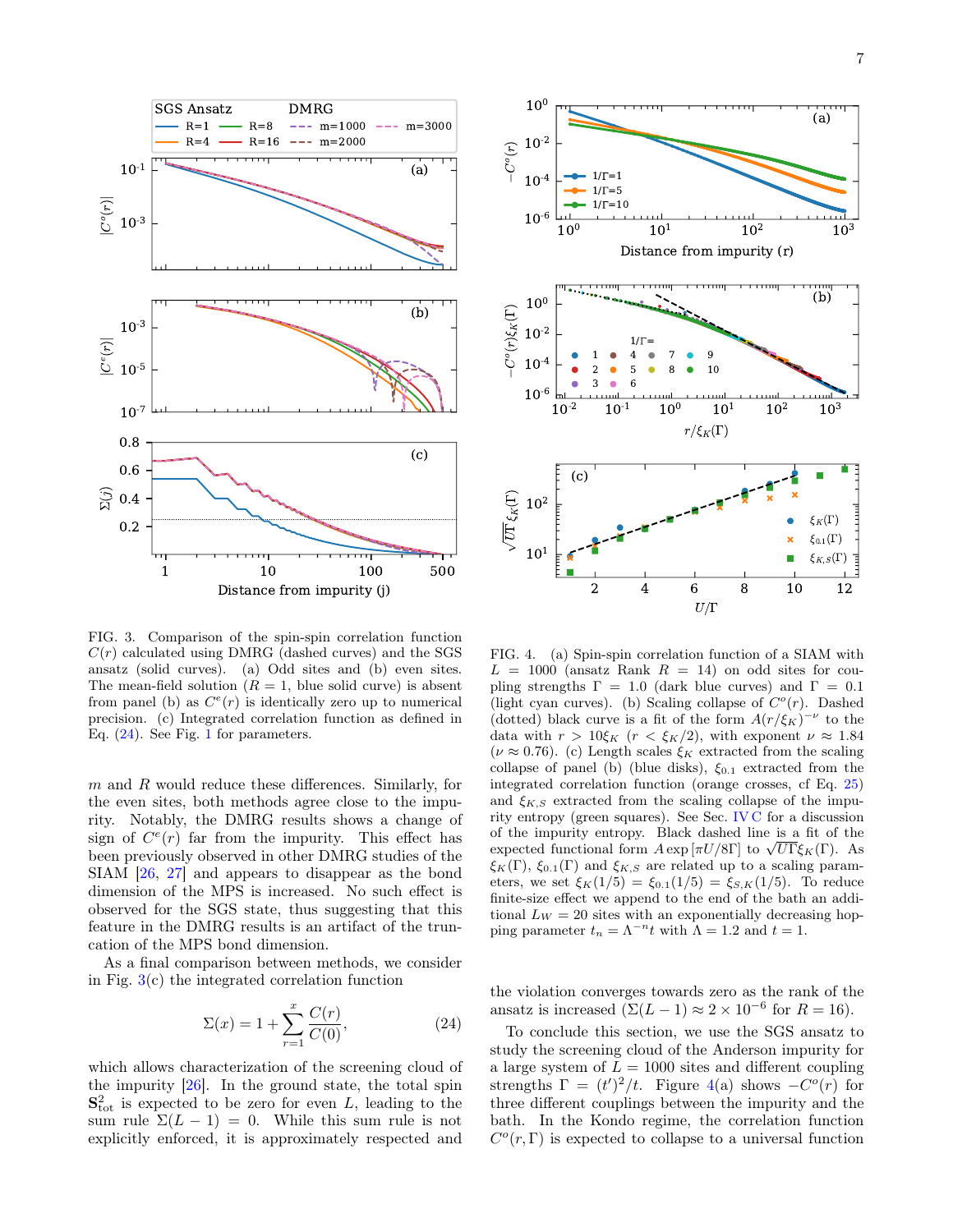$\tilde{C}(r/\xi_K)$  through the relation  $\tilde{C}(r/\xi_K) = \xi_K(\Gamma)C^o(r,\Gamma)$ with  $\xi_K(\Gamma)$  a coupling-dependent length scale. Figure  $4(b)$  $4(b)$  present the scaling collapse of ten different curves for the odd distances from the impurity  $C^o(r)$ .<sup>[2](#page-7-2)</sup> As expected from previous numerical studies [\[25\]](#page-14-17) and analytical calculations [\[31\]](#page-14-23) the scaled correlation function decays following a power law  $\tilde{C}(r/\xi_K) \propto (r/\xi_K)^{-\nu}$ with a crossover in the exponent  $\nu$  near  $r/\xi_K = 1$ . From power-law fits, we extract the exponents  $\nu \sim 0.76$  for  $r \ll \xi_K$  and  $\nu \sim 1.84$  for  $r \gg \xi_K$ . Given the sensitivity of the results of the fit on the range of parameters considered, this results are consistent with the previously established scenarios of a crossover from  $\nu = 1$  to  $\nu = 2$ near  $r \sim \xi_K$ .

Finally, Fig. [4\(](#page-6-2)c) presents the impurity screening length scale as extracted using three different methods. First, the parameters  $\xi_K(\Gamma)$  were obtained from the scaling collapse of the correlation function  $C^o(r, \Gamma)$ (blue disks). Second, as a comparison, we also plot the length scale  $\xi_c(\Gamma)$  (orange crosses) at which the integrated correlation function falls below a given threshold:

<span id="page-7-0"></span>
$$
\Sigma(\xi_c) = c \tag{25}
$$

for a threshold parameter  $c \in (0,1)$  [\[26\]](#page-14-18). Although simpler, this second method has the disadvantage of being sensitive to finite-size effects and convergence, as illustrated by the saturation of  $\xi_{0.1}$  (orange crosses) for smaller couplings. These effects are reduced in the case of the scaling collapse approach as it takes into account the correlation function calculated at all odd sites. As a third method, we show the length scale  $\xi_{K,S}(\Gamma)$  (green square) obtained from the scaling collapse of the impurity contribution to the entanglement entropy (near the impurity). This method will be described in the following section. As scaling collapse methods determine the screening length only up to a global prefactor, we scale the data sets such that all three methods result in the same length scale for  $1/\Gamma = 5$ .

In the Kondo regime  $(\Gamma/U \ll 1)$ , we verify that the length scale follows the expected scaling

$$
\xi_K \sim \frac{1}{\sqrt{U\Gamma}} \exp\left(\frac{\pi U}{8\Gamma}\right),\tag{26}
$$

where the prefactor is obtained through a fit (dashed black line) to the blue disks. In the regime of intermediate coupling strength all methods follow the expected exponential scaling. Away from this regime, in the case of weak coupling different level of sensitivity to finite size effect and convergence leads to underestimate the screening length compared to the expected exponential scaling. Similarly, in the strong coupling regime the mapping from the SIAM to the Kondo model is no longer valid and deviations are expected.

#### <span id="page-7-1"></span>C. Impurity entropy

As a second probe of the SGS variational ground state, we consider the contribution of the Anderson impurity to the entanglement entropy. This quantity offers a different approach to study the screening cloud of an impurity [\[32–](#page-14-24)[34\]](#page-14-25).

We consider a bipartition of the sites in subsystems A and B and compute the second Rényi entropy

$$
S_2(A, |\psi\rangle) = -\log \text{Tr}\left(\rho_A^2\right),\tag{27}
$$

where  $\rho_A = \text{Tr}_B |\psi\rangle \langle \psi|$  is the reduced density matrix for subsystem A. Throughout, subsystem A is formed of the l first sites of the lead and the impurity. While in the case of a single Gaussian state the entropy can easily be computed from the decomposition in normal modes of the covariance matrix [\[35,](#page-14-26) [36\]](#page-14-27), the presence of coherences between the different Gaussian states forming the ansatz in the density matrix modify this calculation. In Appendix [B](#page-11-0) we use the fermionic coherent state formal-ism [\[37\]](#page-14-28) to derive expressions of  $S_2(A, |\psi\rangle)$  for an SGS state of arbitrary rank.

Even though  $S_2$  differs from the more common von Neumann entropy  $S_1$ , many of the same universal properties can be extracted. In particular, using conformal field theory (CFT) calculations, the constant contribution of the boundary to the entropy was shown to be independent of the order of the Rényi entropy at criticality (see e.g. Refs. [\[38,](#page-14-29) [39\]](#page-14-30)). In addition the form of the leading corrections to the scaling of the entropy with subsystem size  $l$  due to irrelevant boundary operators was shown to be independent of the order  $n$  of the Rényi entropy [\[40,](#page-14-31) [41\]](#page-14-32).

As for the correlation function in Sec. [IV B,](#page-5-2) for a lattice model at half-filling, the entanglement entropy is the sum of a uniform and a staggered contribution

$$
S_2(l, \Gamma, L) = S_2^U(l, \Gamma, L) + (-1)^l S_2^A(l, \Gamma, L). \tag{28}
$$

The uniform and staggered contributions to the entropy can be extracted using a local polynomial interpola-tion [\[33\]](#page-14-33). The impurity entropy  $S_{\text{imp}}(l,\Gamma,L)$  is then obtained by the subtraction

$$
S_{\rm imp}(l, \Gamma, L) = S_2^U(l, \Gamma, L) - S_2^{0, U}(l, L) \tag{29}
$$

where  $S_2^{0,U}(l,L)$  is the uniform part of the entropy in the absence of the impurity.

To make the calculation of  $S_{\text{imp}}$  more explicit, Fig.  $5(a)$  $5(a)$  presents the raw data for a system of length  $L = 400$  and  $\Gamma = 1/12$ . The corresponding impurity entropy  $S_{\text{imp}}$  is the dashed red curve in Fig. [5\(](#page-8-1)b). As expected, for small couplings ( $\Gamma \ll 1$ ) and close to the impurity  $(l \ll \xi_K)$ ,  $S_{\text{imp}} \sim \ln(2)$  indicating the entanglement of the impurity with the lead. Consistent with

<span id="page-7-2"></span><sup>2</sup> The scaling collapse is obtained by minimizing the square of the distance on a log-log scale between the numerical data points and a polynomial fit to  $\xi_K(\Gamma)C^o(r)$  as a function of  $r/\xi_K(\Gamma)$ for all  $\Gamma$  values considered.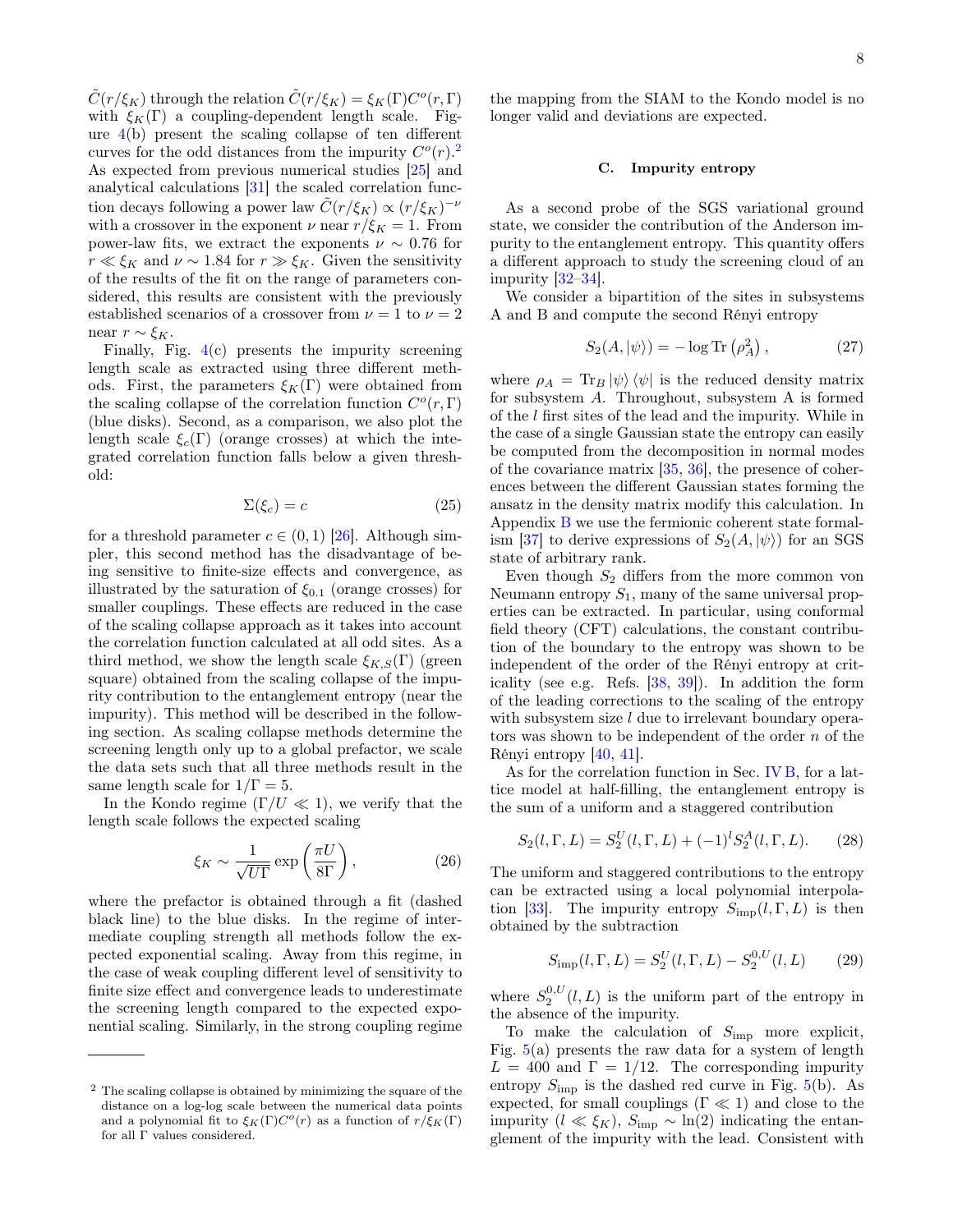

<span id="page-8-1"></span>FIG. 5. (a) Raw data for the Rényi entropy  $S_2(A)$  with (blue disks) and without (orange crosses) the impurity  $(L = 400,$  $\Gamma = 1/12$ ,  $R = 8$ ). Solid curves are the uniform part of the entropy extracted using a local polynomial interpolation [\[33\]](#page-14-33). (b) Impurity entropy for different coupling strengths. Dashed red curve corresponds to the subtraction of the green and red curves of panel (a). (c) Scaling collapse of  $S_{\text{imp}}$  close to the impurity. To reduce finite size effects, we consider only the first 25 sites. See Fig. [4\(](#page-6-2)c) for the extracted screening length  $\xi_{K,S}(\Gamma)$ .

Fig.  $4(c)$  $4(c)$ , the characteristic length scale over which the  $S_{\text{imp}}$  decays increases as  $\Gamma$  is reduced.

To extract more quantitatively the screening length  $\xi_K$ , we again consider a scaling collapse of the data. The impurity entropy was previously found to be amenable to scaling using [\[32\]](#page-14-24)

$$
S_{\rm imp}(l, \Gamma, L) = S_{\rm imp}\left(\frac{l}{\xi_K(\Gamma)}, \frac{l}{L}\right). \tag{30}
$$

Figure  $5(c)$  $5(c)$  shows this scaling collapse where, focusing on points near the impurity where  $(l \le 25$  and  $L = 400)$ , we consider  $l/L \sim 0$ . The correlation length extracted from the collapse  $\xi_{K,S}(\Gamma)$  is shown in Fig. [4\(](#page-6-2)c) (green squares  $\xi_{K,S}$ ). In the regime where the mapping from the SIAM to the Kondo model is valid  $(U/\Gamma \gg 1)$  and  $\xi_K \ll L$ , we obtain a good agreement between the different method to extract the Kondo screening length.

# <span id="page-8-0"></span>V. TWO-CHANNEL KONDO EFFECT

As a second application of the variational method, we consider the two-channel Kondo (2CK) impurity model. We focus on the symmetric regime where the impurity is coupled with the same strength J to both channels. In this regime, the presence of a second channel of free electrons lead to very different ground state properties from the single channel case and the physics of the model includes an intermediate coupling fixed point with non-Fermi liquid behavior [\[20\]](#page-14-12).

We focus on the ground state of the lattice version of the symmetric two-channel Kondo Hamiltonian

$$
H_{2CK} = -t \sum_{j,\alpha} \left( d_{j+1,\alpha}^{\dagger} d_{j,\alpha} + h.c. \right) + H_J + H_{BC}, \tag{31}
$$

where  $\alpha = 1, 2$  is the channel index,  $H_J$  is the coupling between the impurity spin and the channels of free fermions and  $H_{BC}$  accounts for the choice of boundary condition away from the impurity. We consider directly an antiferromagnetic spin-spin interaction of coupling strength  $J > 0$  between the impurity spin and the first site of each channel:

$$
H_J = J \sum_{\alpha=1,2} \mathbf{S}_{\text{imp}} \cdot \mathbf{S}_{\alpha}(1), \tag{32}
$$

where  $\mathbf{S}_{\alpha}(r) = \frac{1}{2} \sum_{s,s'} d_{r,\alpha,s}^{\dagger} \boldsymbol{\sigma}_{s,s'} d_{r,\alpha,s'}$  is the fermionic spin operator. As the SGS ansatz is fermionic, we take the impurity to be a fermionic site with fixed singleoccupancy.[3](#page-8-2) We also introduce the unitless coupling parameter  $q \equiv \rho_0 J$  with  $\rho_0 = 1/4t$  the density of state at the Fermi Level.

For finite-size systems, the two-channel Kondo model is known to exhibit important differences between the case where the total number of sites is even or odd [\[21\]](#page-14-13). In order to preserve the symmetry between the two channels and have an even number of sites (including the impurity), we introduce an additional site at the opposite end of the chain coupling the two channels

$$
H_{BC} = -t \sum_{\alpha=1,2} \left( d_L^{\dagger} d_{L-1,\alpha} + h.c. \right), \tag{33}
$$

leading to a total of 2L sites in the model.

<span id="page-8-2"></span><sup>&</sup>lt;sup>3</sup> As the charge of the fermionic impurity is conserved by  $H_{2CK}$ , the ground state of this model with a fermionic impurity will be the same as in the case where the system is explicitly projected to the single-occupancy subspace (spin-1/2 impurity). We have verified numerically that charge fluctuations at the impurity site vanish in the variational ground state.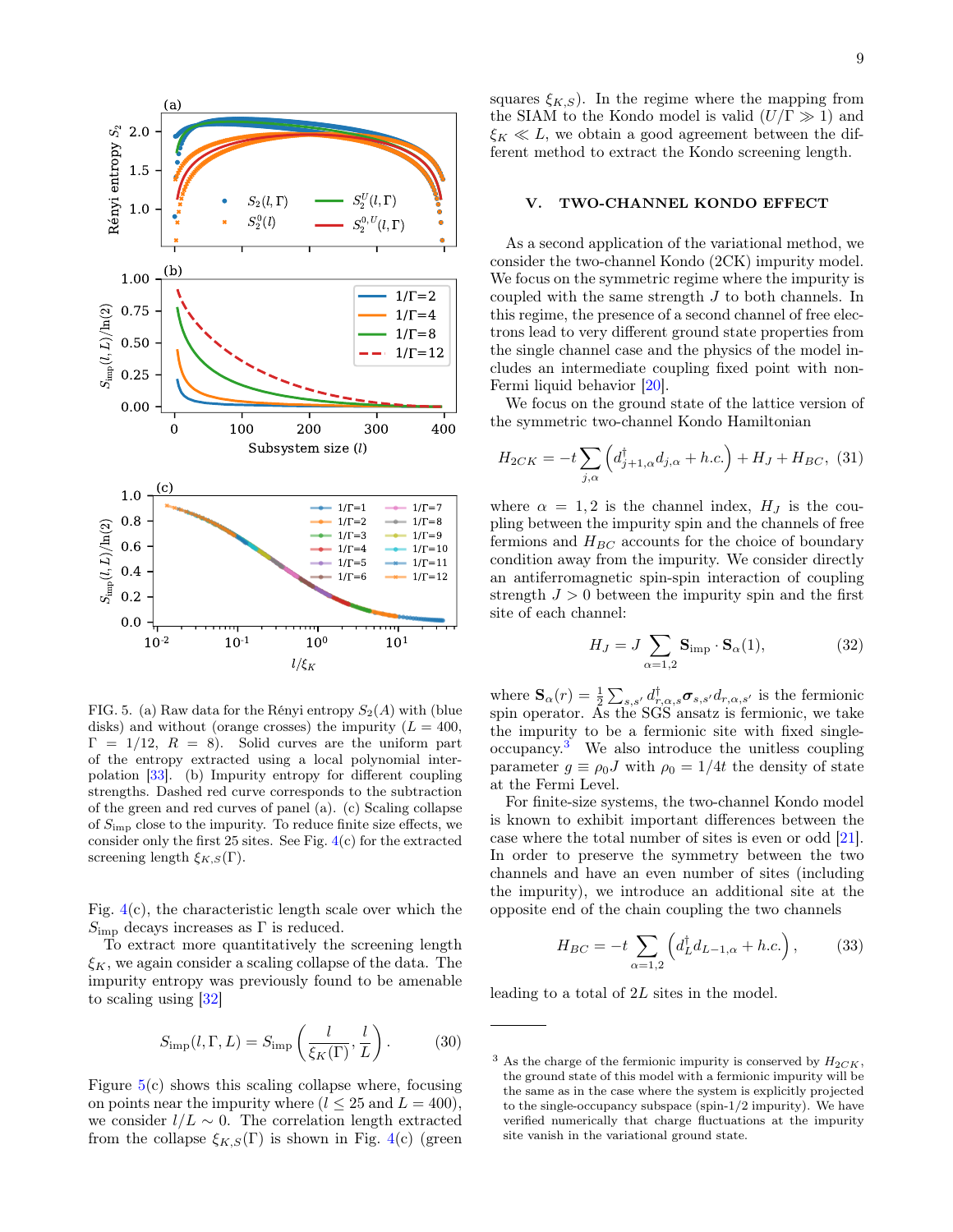

<span id="page-9-1"></span>FIG. 6. Uniform part of the spin-spin correlation function  $K(r)$  (see Eq. [\(34\)](#page-9-0)) on a symmetric log axis. A sign change of the correlation function can be observed for  $q \sim 0.7$  consistent with the crossing of the 2CK intermediate coupling fixed point (see maintext). Each channel is half-filled with hopping parameter  $t = 1/2$  and  $L = 200$  sites. An SGS variational state with rank  $R > 25$  is used for all coupling strengths. The shaded area indicate the linear part of the symmetric logarithmic vertical axis.

## A. Intermediate coupling fixed point and screening cloud

The 2CK model exhibits an intermediate coupling fixed point, as well as a duality between the weak and strong coupling regimes [\[42\]](#page-15-0). In order to explore this physics in the SGS variational ground state, we consider the spin-spin correlation function

<span id="page-9-0"></span>
$$
K(r) = \sum_{\alpha=1,2} \langle \mathbf{S}_{\text{imp}} \cdot \mathbf{S}_{\alpha}(r) \rangle, \tag{34}
$$

where r is the distance to the impurity and  $\alpha$  is the channel index. We separate again the correlation function in a uniform and a staggered part  $K(r) = -K_U(r)$  –  $\cos(2k_F r)K_{2k_F}(r)$ .

Figure [6](#page-9-1) shows the uniform part of the correlation function  $K_U(r)$  for various unitless coupling strengths  $g = 0.15 - 1.5$  on a symmetric logarithmic axis. Considering first  $K_U$  close to the impurity, we observe a reduction of correlations as the coupling strength is increased. In absolute value,  $|K_U(r)|$ , reaches a minimum for  $g^* \sim 0.7$  followed by a sign change of  $K_U(r)$  near the impurity. We associate this point where correlations are minimal (smallest screening cloud) as the intermediate coupling strength fixed point of the 2CK model. This result is in agreement with previous NRG results for the Kondo temperature  $T_{2CK}$  [\[42\]](#page-15-0).

In the weak coupling regime  $(g \leq g^*)$ , the Kondo screening length of the 2CK model is to leading order  $\xi_{2CK}\propto e^{1/g}$  [\[31,](#page-14-23) [42\]](#page-15-0). In order to extract  $\xi_{2CK}(g)$ , we use



<span id="page-9-2"></span>FIG. 7. (a) Scaling collapse of  $K_{2k_F}(r)$ , the staggered part of the spin-spin correlation function for various unitless coupling strengths  $g = 0.15-0.75$ , with  $L = 200$  and, to limit finite-size effects,  $r \leq L/2$ . Black dashed (dotted) is a fit of the form  $A(r/\xi_K)^{-\nu}$  to the data far (close) to the impurity with exponent  $\nu = 1.58$  (1.04). (b) Screening length  $\xi_{2CK}$ extracted from the scaling collapse. Orange line is  $\propto e^{1/g}$ with the proportionality factor set by scaling the first point of the curve.

a scaling collapse of  $K(r)$ . We focus on the staggered part of the correlation function in the weak coupling regime where correlations are larger. To limit finite-size effects, we consider only correlations up to a distance  $L/2$  from the impurity.

Figure [7\(](#page-9-2)a) presents a scaling collapse following the same procedure as in Sec. [IV.](#page-4-0) For  $q = 0.15 - 0.75$ , all correlation functions can be collapsed on a universal scaling function exhibiting a crossover between two different power laws near  $r \sim \xi_{2CK}$ . Using power law fits, we obtain the exponent  $\nu = 1.04$  near the impurity and  $\nu = 1.58$  far from the impurity (dotted and black dashed lines). An exponent  $\nu < 2$  is coherent with the expected non-Fermi liquid behavior of an overscreened multichannel Kondo model. In particular, for  $r \gg \xi_{2CK}$  the scaling  $K_{2k_F}(r) \propto (r/\xi_{2CK})^{1.5}$  was calculated in Ref. [\[31\]](#page-14-23).

The extracted screening length  $\xi_{2CK}(g)$  is shown in Fig. [7\(](#page-9-2)b) and compared to the expected exponential scaling (orange curve). Small deviations from the expected exponential behavior is expected for smaller values of  $q$  where finite-size effects become important  $(\xi_{2CK} \gtrsim L)$ . This result is also in agreement with previous DRMG calculations for an effective spin chain representation of the symmetric 2CK model where  $\xi_{2CK}$ was extracted from a scaling collapse of the impurity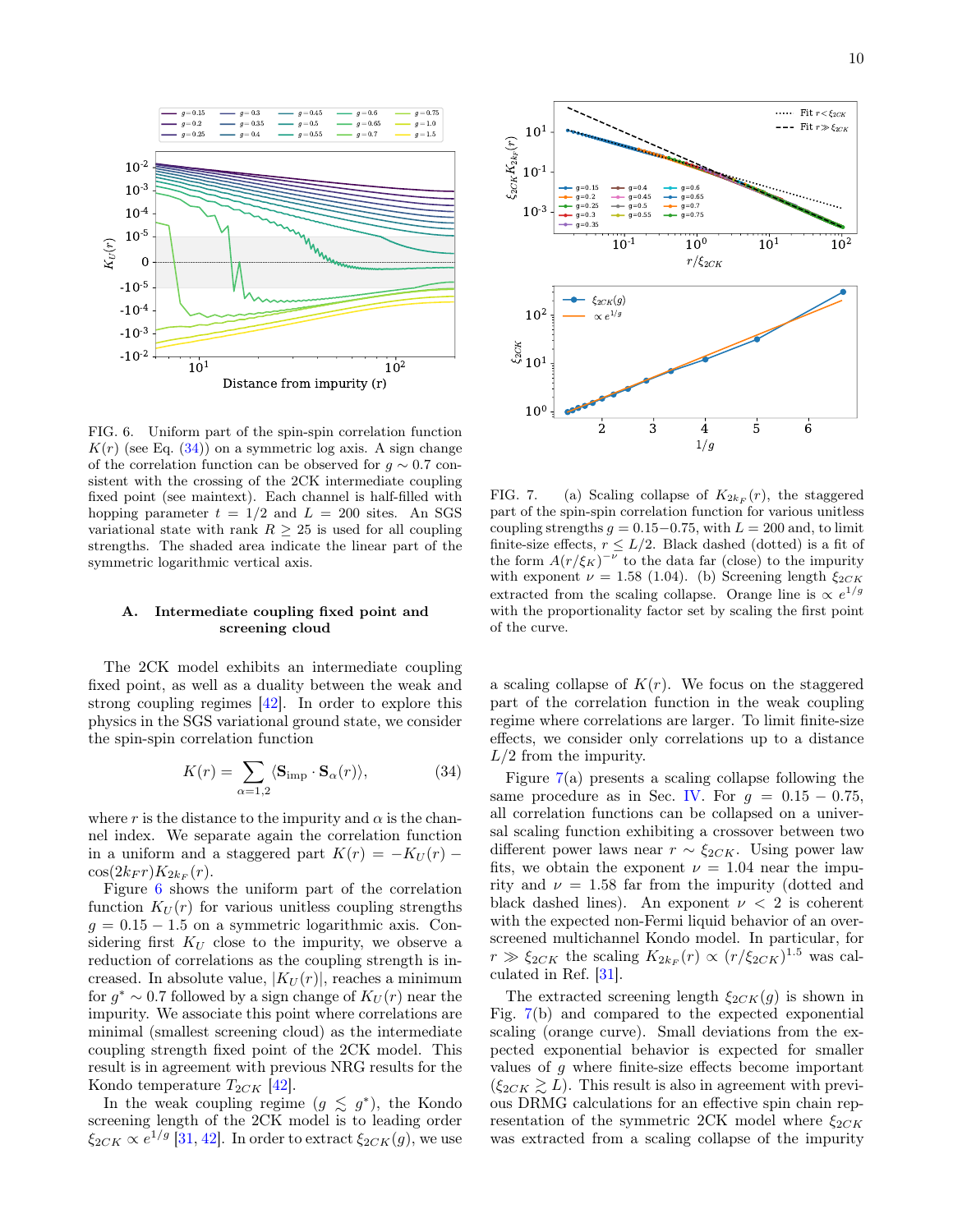entanglement entropy [\[21\]](#page-14-13).

# VI. CONCLUSIONS

In this work, we have developed a practical method for finding the variational ground state of an impurity problem using a coherent superposition of fermionic Gaussian states ansatz. The approach has a computational complexity  $O(R^2N^3)$ , thus scaling polynomially with the rank  $R$  of the ansatz and the number of fermionic modes N. Combined with the favorable scaling of the accuracy with rank  $R$ , as guaranteed by the results of Ref. [\[9\]](#page-14-2), this gives a powerful new approach to study the ground state of quantum impurity models. In particular, the approach is independent of spatial locality or lattice connectivity, allowing for more flexibility than methods such as DMRG. In addition, its implementation is highly parallelizable allowing for further speed improvements.

In order to verify the method we have first studied the single impurity Anderson model. Comparing the ground state energy obtained using DMRG to the one obtained using the SGS ansatz, we have shown that an SGS state of rank  $R \sim 6$  can rival with high precision DMRG calculations with a large bond dimension  $m = 3000$ . Further increasing the ansatz rank up to  $R = 16$  allows to improve the precision of the ground state energy estimate by an order of magnitude. To demonstrate the quality of the variational ground state, we have also carefully examined the spin-spin correlation functions and the impurity entanglement entropy, and found excellent agreement with analytical and previous numerical results.

To highlight the potential of the method, we have also studied the two-channel Kondo model. Studying again a spin-spin correlation function, we found signatures of the intermediate coupling fixed point in the form a sign change of the uniform part of the correlation function, and were able to confirm the expected exponential scaling of the Kondo screening length. We find a power law decay of the correlation function far from the impurity with exponent  $\nu \approx 1.58$ , which is close to the expected non-Fermi liquid behavior with exponent  $\nu = 1.5$  predicted by CFT calculations [\[31\]](#page-14-23). These results showcase the power of the SGS ansatz for the study of real-space properties of multichannel impurity models, a space of applications previously ill-covered by current standard numerical methods.

An open problem is whether there are computationally efficient ways of extracting the impurity Green's function (in real or imaginary time or frequency) within this class of ansatz states. Such a method would allow this approach to be integrated as impurity solver in embedding methods, such as the dynamical mean-field theory, which requires the impurity Green's function to achieve self-consistency. Furthermore, it appears possible to further reduce the scaling of the method by replacing the Gaussian covariance matrices by Gaussian fermionic matrix product states [\[43\]](#page-15-1), which could in principle further reduce the scaling with the number of fermionic modes N.

#### ACKNOWLEDGMENTS

DMRG calculations were performed using the ITensor Library [\[30\]](#page-14-22). Numerical calculations of pfaffians were performed using the PFAPACK package [\[44\]](#page-15-2). The authors thank A.W.W. Ludwig for insightful discussions.

#### <span id="page-10-0"></span>Appendix A: Numerical solution of Eq. [\(17\)](#page-4-1)

In this Appendix, we provide additional details on the numerical implementation of the variational method. There are two main approaches to solving Eq. [\(17\)](#page-4-1) numerically. The first is to solve the equation using a generic differential equation solver, for example taking to first order

<span id="page-10-1"></span>
$$
\Gamma^{\mu}(s+\delta s) = \Gamma^{\mu}(s) + \delta s \partial_s \Gamma^{\mu}(s), \tag{A1}
$$

with  $\delta s$  the step size. The drawback of this approach is that the accumulation of small numerical errors due to the finite step size will rapidly lead to covariance matrices which do not represent normalized and pure states. One must then frequently correct the normalization by decomposing the covariance matrix in the canonical form

<span id="page-10-2"></span>
$$
\Gamma^{\mu} = R \bigoplus_{j=1}^{N} \begin{pmatrix} 0 & \lambda_{j} \\ -\lambda_{j} & 0 \end{pmatrix} R^{T}, \quad (A2)
$$

with  $R$  a real orthogonal matrix and rescaling the coefficients  $\lambda_i$  to unity.

A second approach is to rewrite Eq. [\(A1\)](#page-10-1) as an orthogonal transformation [\[11\]](#page-14-4)

$$
\Gamma^{\mu}(s+\delta s) = R(s)\Gamma^{\mu}(s)R^{T}(s) + O(\delta s^{2}), \quad (A3)
$$

with the orthogonal matrix

$$
R(s) = \exp\left\{\frac{\delta s}{2} [\Gamma^{\mu}(s), \partial_s \Gamma^{\mu}(s)]\right\}, \quad (A4)
$$

where we used  $(\Gamma^{\mu})^2 = -1$  and neglected terms quadratic in  $\delta s$ . This second approach is numerically more expensive than the former due to the required matrix exponentiation. However, it preserves normalization up to machine precision. Our numerical experiments showed this second approach to perform better in some cases as it allows for taking larger time steps and one need not frequently correct the normalization of the covariance matrices using costly canonical form decomposition.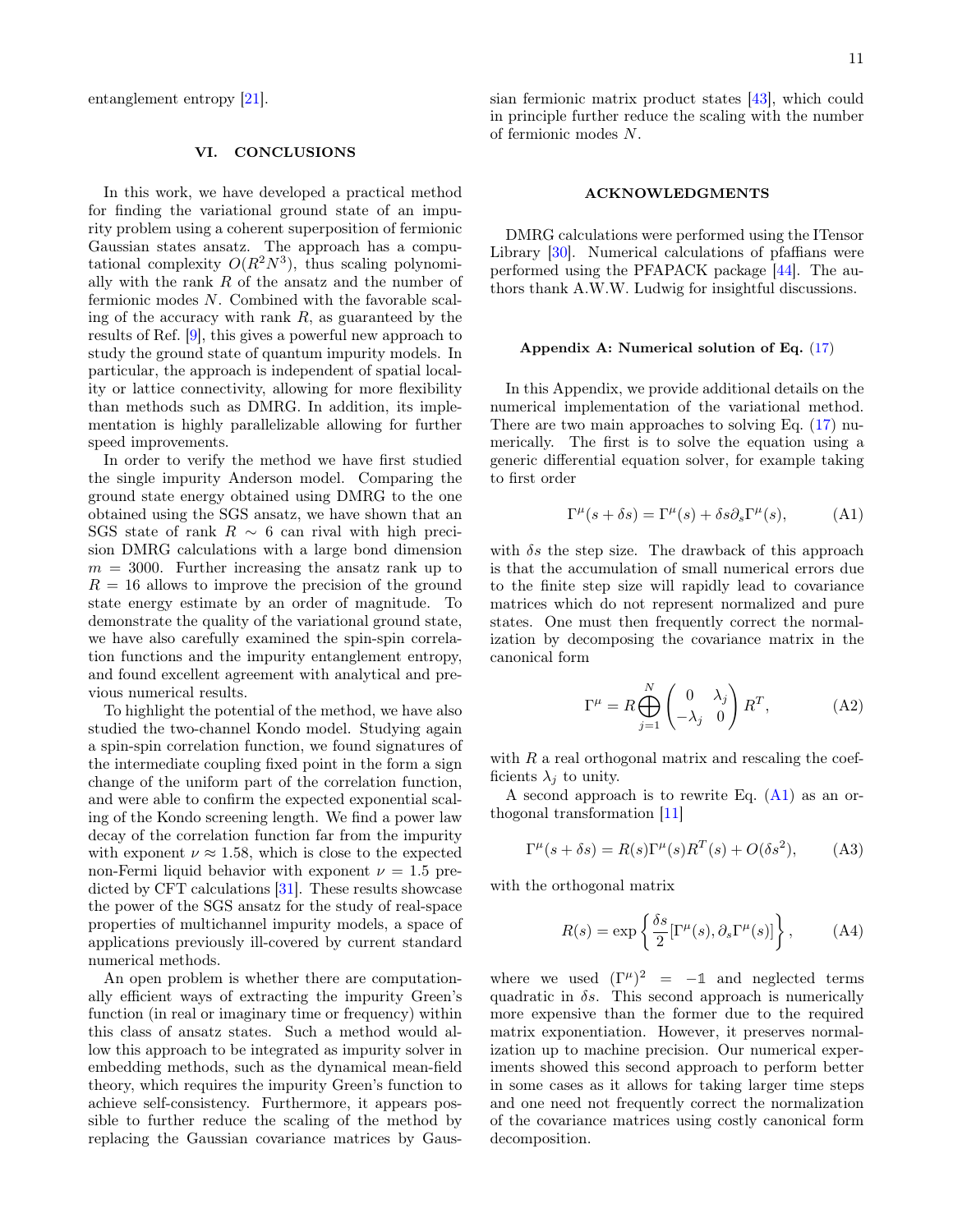# <span id="page-11-0"></span>Appendix B: Entanglement entropy of SGS states

In this Appendix, we derive the expression used to compute the order 2 Rényi entropy  $S_2(|\psi\rangle, A)$  in Sec. [IV C.](#page-7-1) We consider a bipartition of an SGS state  $|\psi\rangle$  in parts A and B. Defining the density matrices  $\rho_{\alpha} = |\phi_{\alpha}\rangle \langle \phi_{\alpha}|$ , the reduced density matrix for subsystem A is

$$
\rho_A = \text{Tr}_B(|\psi\rangle\langle\psi|) = \sum_{\alpha,\beta} \lambda_\alpha \lambda_\beta^* \frac{\text{Tr}_B[\rho_\alpha \rho_\beta]}{G_{\alpha,\beta}}, \quad (B1)
$$

since the states in the SGS ansatz are non-orthogonal and thus  $G_{\alpha,\beta} = \langle \phi_\alpha | \phi_\beta \rangle \neq 0$ . In order to evaluate Eq.  $(B1)$ , we expand the density matrix in a fermionic coherent state basis [\[37\]](#page-14-28). The derivation is sketched below with the final result given by Eq. [\(B16\)](#page-12-0).

Using Eq.  $(B1)$ , the Rényi entropy of order 2 of an SGS state is

<span id="page-11-8"></span>
$$
S_2(\ket{\psi}, A) = -\ln\left\{\sum_{\alpha, \beta, \gamma, \delta} T^{\alpha, \beta}_{\gamma, \delta}\right\},\tag{B2}
$$

where we introduced the rank-4 tensor

<span id="page-11-7"></span>
$$
T^{\alpha,\beta}_{\gamma,\delta} = \frac{\lambda_{\alpha}\lambda_{\beta}^*\lambda_{\gamma}\lambda_{\delta}^*}{G_{\alpha,\beta}G_{\gamma,\delta}} I^{\alpha,\beta}_{\gamma,\delta},
$$
(B3)

which obeys the relations  $T^{\alpha,\beta}_{\gamma,\delta} = (T^{\beta,\alpha}_{\delta,\gamma})^*$  and  $T^{\alpha,\beta}_{\gamma,\delta} =$  $T^{\gamma,\delta}_{\alpha,\beta}$  and where  $I^{\alpha,\beta}_{\gamma,\delta} = {\rm Tr}_A({\rm Tr}_B(\rho_\alpha \rho_\beta) {\rm Tr}_B(\rho_\gamma \rho_\delta))$ . The final result, as a function of the covariance matrices of the Gaussian states, is given by inserting Eq. [\(B28\)](#page-13-6) in the above equation.

#### 1. Coherent state operator expansion

Setting first the required notation, we introduce for each fermionic mode the coherent states

$$
|\eta\rangle_i = (1 - \eta_i \hat{d}_i^\dagger) |0\rangle_i, \qquad \langle \overline{\eta}|_i = \langle 0|_i (1 - \hat{d}_i \overline{\eta}_i), \quad (B4)
$$

where  $\eta_i, \overline{\eta}_i$   $(i = 1, \ldots N)$  are Grassman variables obeying the usual algebra

$$
\eta_i^2 = \overline{\eta}_i^2 = 0
$$
  
\n
$$
\eta_i \overline{\eta}_j = -\overline{\eta}_j \eta_i,
$$
  
\n
$$
\eta_i \eta_j = -\eta_j \eta_i.
$$
\n(B5)

To lighten the notation we introduce the states  $|\eta\rangle =$  $\langle \otimes_i | \eta \rangle_i$  and  $\langle \overline{\eta} | = \langle \otimes_i \langle \overline{\eta} |_i \rangle$ , as well as the shorthands  $\overline{\eta} \cdot \eta = \sum_i \overline{\eta}_i \eta_i$  for products and  $d^N \eta = \prod_{j=1}^N d\overline{\eta}_j d\eta_j$  for differentials. In addition, we make the dependency on barred variables implicit such that  $F(\eta, \overline{\eta}) \to F(\eta)$ .

Following the results of Ref. [\[37\]](#page-14-28), any operator  $\mathcal{O}$  can be represented by the integral

<span id="page-11-2"></span>
$$
\mathcal{O} = \int d^N \eta \ \chi(\mathcal{O}, \eta) F(\eta), \tag{B6}
$$

where  $\chi(\mathcal{O}, \eta)$  is the characteristic function of the operator

<span id="page-11-3"></span>
$$
\chi(\mathcal{O}, \eta) = \text{Tr}[\mathcal{O}D(\eta)],\tag{B7}
$$

<span id="page-11-1"></span>and the operator  $F(\eta)$  is

<span id="page-11-5"></span>
$$
F(\eta) = \int d^N \psi \ e^{\frac{1}{2}\overline{\eta} \cdot \eta - \overline{\psi} \cdot \psi + \psi \cdot \overline{\eta} - \eta \cdot \overline{\psi}} \left| \psi \right\rangle \left\langle -\overline{\psi} \right|.
$$
 (B8)

Following the language of quantum optics  $D(\eta)$  =  $\exp\{d^{\dagger}\cdot\eta-\overline{\eta}\cdot d\}$  is the fermionic analogue of the bosonic displacement operator.

In this work, the operator  $\mathcal O$  in Eq. [\(B6\)](#page-11-2) is the density matrix of a fermionic Gaussian state [\[23,](#page-14-15) [35\]](#page-14-26)

$$
\rho = \frac{1}{2^N} \prod_{j=1}^N \left( 1 - i \lambda_j b_{2j-1} b_{2j} \right),\tag{B9}
$$

with the canonical modes  $b_j = \sum_i R_{i,j} c_i$  with  $R \in$  $SO(2N)$ . The rotation matrix R and the eigenvalues  $\lambda_i$  are defined through the normal form decomposition of the covariance matrix introduced in Eq.  $(A2)$ . Using this decomposition and rewriting the displacement operator in this canonical basis, the trace in Eq. [\(B7\)](#page-11-3) can be evaluated mode per mode leading to the characteristic function

<span id="page-11-4"></span>
$$
\chi(\rho,\eta) = \exp\left\{\frac{-i}{2}\left(\overline{\eta}^T \ \eta^T\right)V_N^T \Gamma V_N\left(\overline{\eta}\right)\right\}, \quad \text{(B10)}
$$

where the  $2N \times 2N$  matrix  $V_N$  makes the rotation of the Grassman operators from a complex fermion basis to a real Majorana basis:

<span id="page-11-6"></span>
$$
V_1\left(\overline{\eta}_1\atop{\eta_1}\right) = \frac{1}{2}\left(\frac{\overline{\eta}_1 + \eta_1}{i(\overline{\eta}_1 - \eta_1)}\right). \tag{B11}
$$

The characteristic function Eq. [\(B10\)](#page-11-4) allows to relates the Grassman variable representation used e.g. in Refs. [\[9,](#page-14-2) [23\]](#page-14-15) to expressions involving the density matrix through Eq.  $(B6)$ .

## 2. Reduced density matrix

We now turn to deriving the necessary expressions for evaluating numerically Eq.  $(B1)$ . To this end, we need to compute partial traces of the form  $\text{Tr}_B(\rho_\alpha \rho_\beta)$ , where  $\text{Tr}_B$  is the partical trace over subsystem  $B$  which is composed of  $N_B$  modes such that  $N = N_A + N_B$ .

Denoting states and Grassman variables associated with the subsystem by a subscript, the partial trace in the coherent state basis takes the form

$$
\text{Tr}_B(\rho_\alpha \rho_\beta) = \int d^{N_B} \psi_B \, e^{-\overline{\psi}_B \cdot \psi_B} \left\langle -\overline{\psi}_B \right| \rho_\alpha \rho_\beta \left| \psi_B \right\rangle. \tag{B12}
$$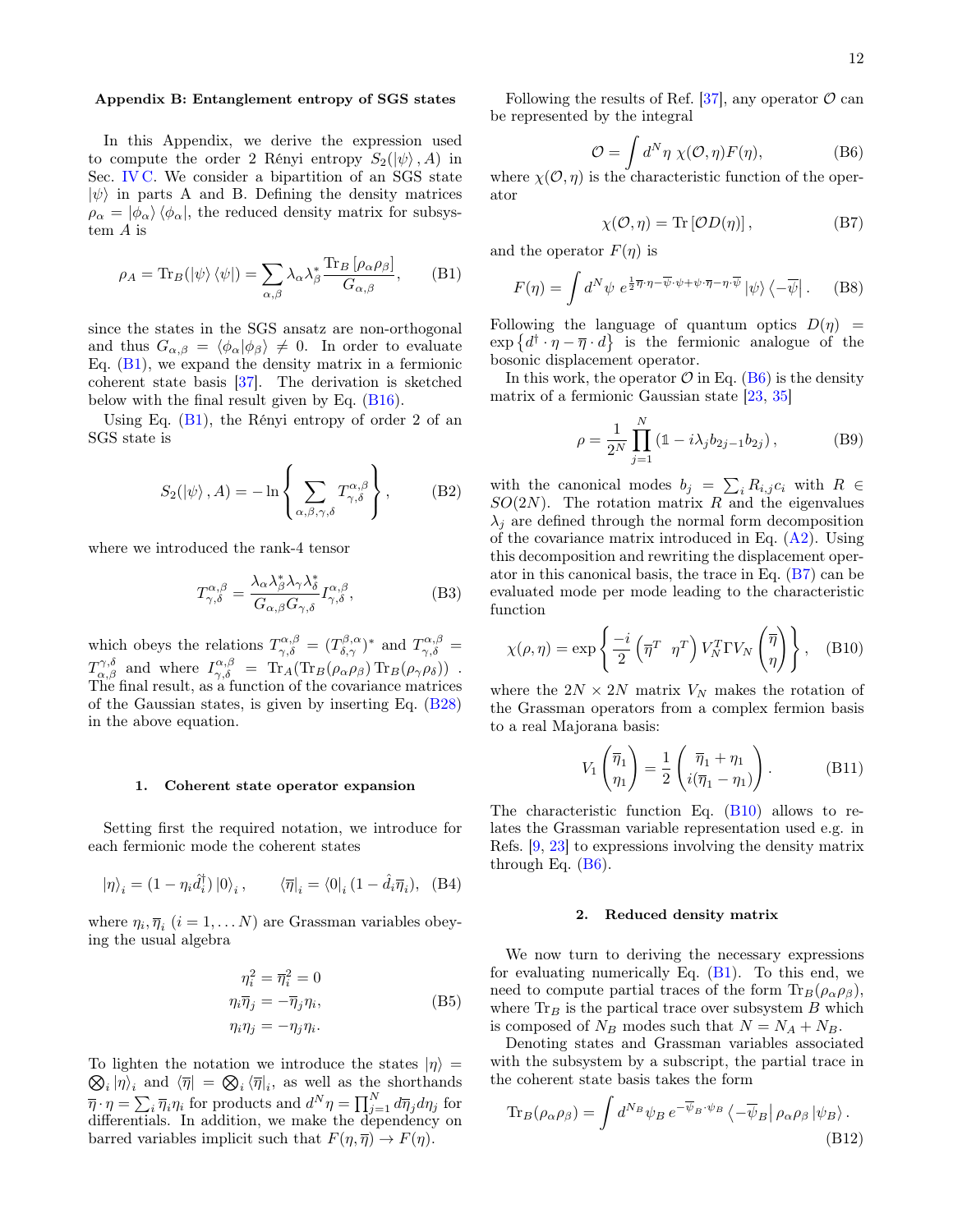Using Eq. [\(B6\)](#page-11-2) and noting that the F operator is separable such that  $F(\eta) = F(\eta_A)F(\eta_B)$ , we obtain

$$
\text{Tr}_B(\rho_\alpha \rho_\beta) = \int d^N \eta \ \chi(\rho_\alpha, \eta) F(\eta_A) \int d^N \lambda \ \chi(\rho_\beta, \lambda) F(\lambda_A) K(\eta_B, \lambda_B)
$$
 (B13)

where we introduced the kernel

$$
K(\eta_B, \lambda_B) = \int d^{N_B} \psi_B \ e^{-\overline{\psi}_B \cdot \psi_B} \left\langle -\overline{\psi}_B \middle| F(\eta_B) F(\lambda_B) \middle| \psi_B \right\rangle. \tag{B14}
$$

Using Eq. [\(B8\)](#page-11-5) and evaluating the resulting Gaussian integral we obtain

<span id="page-12-2"></span><span id="page-12-1"></span>
$$
K(\eta_B, \lambda_B) = 2^{N_B} \exp\left\{ \frac{1}{2} (\overline{\eta}_B \cdot \lambda_B - \overline{\lambda}_B \cdot \eta_B) \right\},\tag{B15}
$$

where we used for example  $\langle -\overline{\psi}|\eta \rangle = \exp(-\overline{\psi}\eta)$ .

Inserting Eq.  $(B15)$  in Eq.  $(B13)$ , we now isolate the integrals over subsystem B

<span id="page-12-0"></span>
$$
\text{Tr}_B(\rho_\alpha \rho_\beta) = \int d^{NA} \eta_A d^{NA} \lambda_A F(\eta_A) F(\lambda_A) \Xi_{\alpha,\beta}(\eta_A, \lambda_A)
$$
(B16)

with the effective characteristic function for the subsystem A

$$
\Xi_{\alpha,\beta}(\eta_A,\lambda_A) = \int d^{N_B} \eta_B d^{N_B} \lambda_B \ \chi(\rho_\alpha,\eta) \chi(\rho_\beta,\lambda) K(\eta_B,\lambda_B). \tag{B17}
$$

In order to take advantage of the structure of Eq. [\(B11\)](#page-11-6), we formalize the basis change of Eq. [\(B11\)](#page-11-6) by introducing the new Grassman variables  $\theta_i = \sum_j (V_N)_{i,j} (\overline{\eta}, \eta)_j$  with the differentials transforming as  $d\overline{\eta}_j d\eta_j = \frac{-i}{2} d\theta_{2j-1} d\theta_{2j}$ . Using  $(\cdot)$  to indicate functions with arguments in the rotated basis, Eq. [\(B18\)](#page-12-3) takes the form

<span id="page-12-3"></span>
$$
\tilde{\Xi}_{\alpha,\beta}(\theta_A,\phi_A) = \left(\frac{-1}{2}\right)^{N_B} \int D\theta_B D\phi_B \ \tilde{\chi}(\rho_\alpha,\theta) \tilde{\chi}(\rho_\beta,\phi) e^{\theta_B^T \cdot \phi_B} \tag{B18}
$$

where  $D\theta_B = \prod_{j=2N_A+1}^{2N} d\theta_j$ . In the case  $N_B = N$ , i.e. when tracing over the whole system, we recover the result of Ref. [\[23\]](#page-14-15).

Introducing the block structure of the covariance matrix

$$
\Gamma^{\mu} = \begin{pmatrix} \Gamma^{\mu}_{A} & \Gamma^{\mu}_{AB} \\ \Gamma^{\mu}_{BA} & \Gamma^{\mu}_{B} \end{pmatrix}
$$
 (B19)

where  $\Gamma_A$ ,  $\Gamma_B$  are skewsymetric and  $\Gamma_{AB} = -\Gamma_{BA}^T$ , one can evaluate the Gaussian integrals resulting in

<span id="page-12-4"></span>
$$
\tilde{\Xi}_{\alpha,\beta}(\theta_A,\phi_A) = 2^{-N_B} \text{Pf}\left[M_B^{(\alpha,\beta)}\right] \exp\left\{-\frac{i}{2} \left(\theta_A^T \phi_A^T\right) \left[\begin{pmatrix} \Gamma_A^{\alpha} & 0\\ 0 & \Gamma_A^{\beta} \end{pmatrix} + \Sigma_A^{\alpha,\beta}\right] \begin{pmatrix} \theta_A\\ \phi_A \end{pmatrix}\right\} \tag{B20}
$$

where we introduced the  $4N_J \times 4N_J$  skewsymmetric matrices  $(J \in \{A, B\})$ 

$$
M_J^{\alpha,\beta} = \begin{pmatrix} \Gamma_J^{\alpha} & i\mathbb{1} \\ -i\mathbb{1} & \Gamma_J^{\beta} \end{pmatrix}, \qquad \Sigma_A^{\alpha,\beta} = \begin{pmatrix} \Gamma_{AB}^{\alpha} & 0 \\ 0 & \Gamma_{AB}^{\beta} \end{pmatrix} \begin{bmatrix} M_B^{\alpha,\beta} \end{bmatrix}^{-1} \begin{pmatrix} \Gamma_{AB}^{\alpha} & 0 \\ 0 & \Gamma_{AB}^{\beta} \end{pmatrix}^T.
$$
 (B21)

Finally, one can transform back to the original basis to obtain  $\Xi(\eta_A, \overline{\eta}_A, \lambda_A, \overline{\lambda}_A)$ , by taking  $\theta_A = V_N(\overline{\eta}_A, \eta_A)$  and  $\phi_A = V_N(\overline{\lambda}_A, \lambda_A).$ 

# 3. Trace of product of reduced density matrices

Building on the results of the previous section, we now turn to the calculation of the trace needed to evaluate Eq.  $(B3)$ . Dropping the subscript A when there is no confusion and using Eq.  $(B16)$  the trace of the product of reduced density matrices takes the form

$$
I_{\gamma,\delta}^{\alpha,\beta} = \int d^{N_A} \eta d^{N_A} \lambda d^{N_A} \xi d^{N_A} \nu \ \Xi_{\alpha,\beta}(\eta,\lambda) \Xi_{\gamma,\delta}(\xi,\nu) \mathcal{K}(\eta,\lambda,\xi,\nu)
$$
(B22)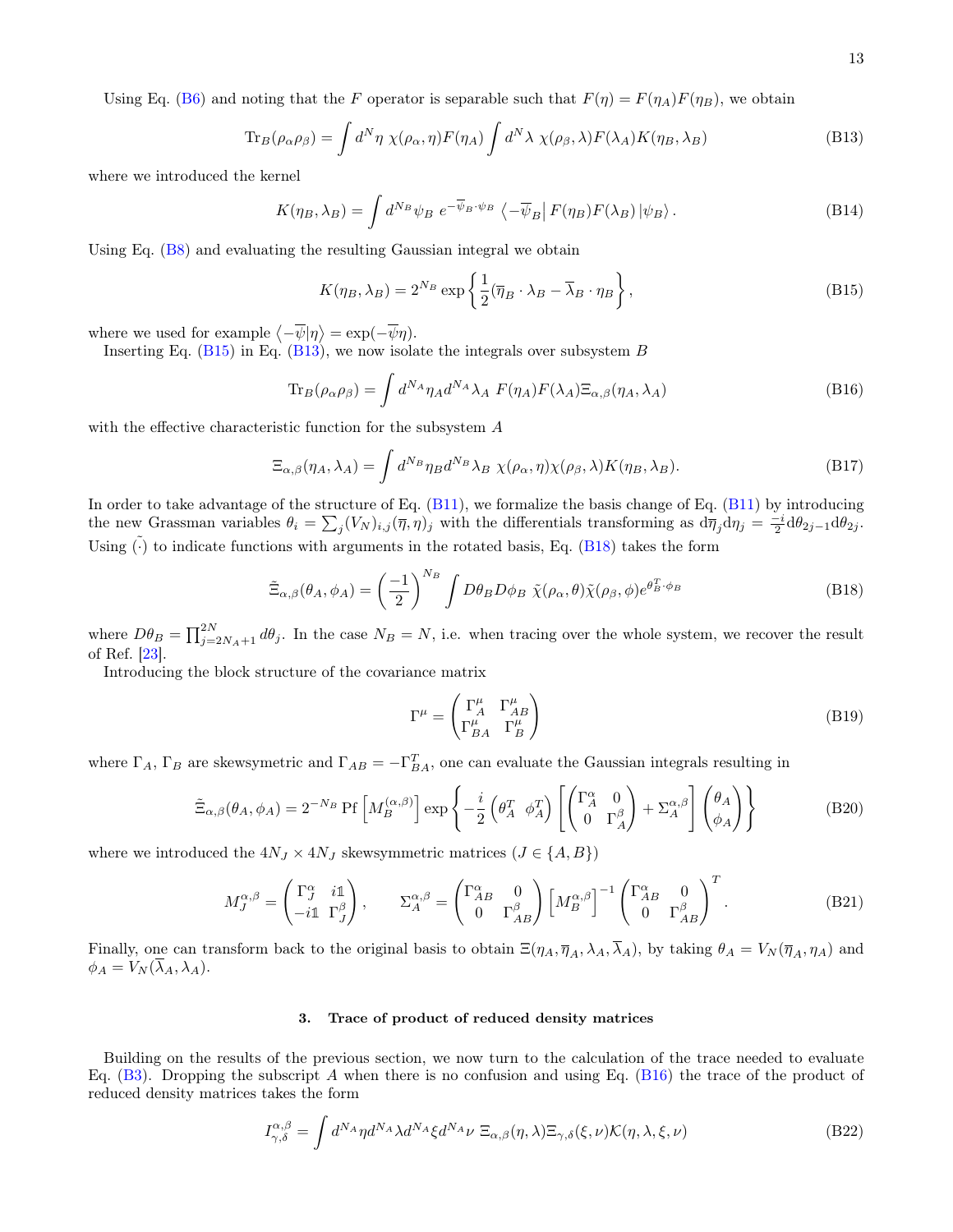where we introduce the function

$$
\mathcal{K}(\eta, \lambda, \xi, \nu) = \int d^{N_A} \psi \ e^{-\overline{\psi} \cdot \psi} \left\langle -\overline{\psi} \right| F(\eta) F(\lambda) F(\xi) F(\nu) \left| \psi \right\rangle. \tag{B23}
$$

Inserting the definition of  $F$  and performing five Gaussian integrals, one obtains

<span id="page-13-7"></span>
$$
\mathcal{K}(\eta,\lambda,\xi,\nu) = 2^{N_A} e^{\frac{1}{2}(\overline{\eta}\cdot\lambda - \overline{\lambda}\cdot\eta)} e^{\frac{1}{2}(\overline{\xi}\cdot\nu - \overline{\nu}\cdot\xi)} e^{\frac{1}{2}(\overline{\eta}\cdot\nu - \overline{\nu}\cdot\eta)} e^{\frac{1}{2}(\overline{\lambda}\cdot\xi - \overline{\xi}\cdot\lambda)} e^{\frac{1}{2}(\overline{\xi}\cdot\eta - \overline{\eta}\cdot\xi)} e^{\frac{1}{2}(\overline{\nu}\cdot\lambda - \overline{\lambda}\cdot\nu)}.
$$
(B24)

As all the coherent states have been eliminated, we rotate back to the real Majorana basis introduced in Eq. [\(B18\)](#page-12-3) such that

$$
I_{\gamma,\delta}^{\alpha,\beta} = 2^{-4N_A} \int D\theta D\phi D\theta' D\phi' \tilde{\Xi}_{\alpha,\beta}(\theta,\phi) \tilde{\Xi}_{\gamma,\delta}(\theta',\phi') \tilde{\mathcal{K}}(\theta,\phi,\theta',\phi'). \tag{B25}
$$

Grouping the variables such that  $\Theta = (\theta, \phi), \Phi = (\theta', \phi')$  and inserting Eqs. [\(B20\)](#page-12-4) and [\(B24\)](#page-13-7)

$$
I_{\gamma,\delta}^{\alpha,\beta} = \frac{2^{N_B}}{8^N} \Pr[M_B^{\alpha,\beta}] \Pr[M_B^{\gamma,\delta}] \int D\Theta D\Phi \ e^{\Theta^T X \Phi} \exp\left\{ \frac{-i}{2} \left[ \Theta^T (M_A^{\alpha,\beta} + \Sigma_A^{\alpha,\beta}) \Theta + \Phi^T (M_A^{\gamma,\delta} + \Sigma_A^{\gamma,\delta}) \Phi \right] \right\} \tag{B26}
$$

where we introduced the matrix which couple the  $\Theta$  and  $\Phi$  varibales

$$
X = \begin{pmatrix} -\mathbb{1}_{2N_A} & \mathbb{1}_{2N_A} \\ \mathbb{1}_{2N_A} & -\mathbb{1}_{2N_A} \end{pmatrix} .
$$
 (B27)

Performing the final Gaussian integrals, we obtain

<span id="page-13-6"></span>
$$
I_{\gamma,\delta}^{\alpha,\beta} = \frac{2^{N_B}}{8^N} \Pr[M_B^{\alpha,\beta}] \Pr[M_B^{\gamma,\delta}] \Pr[M_A^{\gamma,\delta} + \Sigma_A^{\gamma,\delta}] \Pr[M_A^{\alpha,\beta} + \Sigma_A^{\alpha,\beta} + \sigma_A^{\delta,\gamma}], \tag{B28}
$$

with the matrix

$$
\sigma_A^{\delta,\gamma} = -X \left( M_A^{\gamma,\delta} + \Sigma_A^{\gamma,\delta} \right)^{-1} X. \tag{B29}
$$

We note that Eq. [\(B28\)](#page-13-6) is symmetric under the exhange of indices  $(\alpha, \beta) \leftrightarrow (\gamma, \delta)$  as required for a trace. This can be more explicit by considering the expression for the Pfaffian of a matrix with a block structure

<span id="page-13-8"></span>
$$
Pf[M_A^{\gamma,\delta} + \Sigma_A^{\gamma,\delta}] Pf[M_A^{\alpha,\beta} + \Sigma_A^{\alpha,\beta} + \sigma_A^{\delta,\gamma}] = Pf\left[\begin{pmatrix} M_A^{\alpha,\beta} + \Sigma_A^{\alpha,\beta} & iX\\ -iX & M_A^{\gamma,\delta} + \Sigma_A^{\gamma,\delta} \end{pmatrix}\right].
$$
 (B30)

Although numerically more costly, the RHS of Eq. [\(B30\)](#page-13-8) presents the advantage of making no assumption about the existence of the matrix inverse  $(M_A^{\gamma, \delta} + \Sigma_A^{\gamma, \delta})^{-1}$ . Together with Eq. [\(B2\)](#page-11-8), Eq. [\(B28\)](#page-13-6) allows to compute the order 2 Rényi entropy of an SGS state of arbitrary rank.

- <span id="page-13-0"></span>[1] Kenneth G. Wilson, "The renormalization group: Critical phenomena and the kondo problem," [Rev. Mod.](http://dx.doi.org/10.1103/RevModPhys.47.773) Phys. 47[, 773–840 \(1975\).](http://dx.doi.org/10.1103/RevModPhys.47.773)
- <span id="page-13-1"></span>[2] G. Kotliar, S. Y. Savrasov, K. Haule, V. S. Oudovenko, O. Parcollet, and C. A. Marianetti, "Electronic structure calculations with dynamical mean-field theory," Rev. Mod. Phys. 78[, 865–951 \(2006\).](http://dx.doi.org/10.1103/RevModPhys.78.865)
- <span id="page-13-2"></span>[3] Ralf Bulla, Theo A. Costi, and Thomas Pruschke, "Numerical renormalization group method for quantum impurity systems," [Rev. Mod. Phys.](http://dx.doi.org/ 10.1103/RevModPhys.80.395) 80, 395–450 (2008).
- <span id="page-13-3"></span>[4] Steven R. White, "Density matrix formulation for quan-

tum renormalization groups," [Phys. Rev. Lett.](http://dx.doi.org/10.1103/PhysRevLett.69.2863) 69, [2863–2866 \(1992\).](http://dx.doi.org/10.1103/PhysRevLett.69.2863)

- <span id="page-13-4"></span>[5] A. Weichselbaum, F. Verstraete, U. Schollwöck, J. I. Cirac, and Jan von Delft, "Variational matrix-productstate approach to quantum impurity models," [Phys.](http://dx.doi.org/ 10.1103/PhysRevB.80.165117) Rev. B 80[, 165117 \(2009\).](http://dx.doi.org/ 10.1103/PhysRevB.80.165117)
- <span id="page-13-5"></span>[6] Hamed Saberi, Andreas Weichselbaum, and Jan von Delft, "Matrix-product-state comparison of the numerical renormalization group and the variational formulation of the density-matrix renormalization group," [Phys.](http://dx.doi.org/10.1103/PhysRevB.78.035124) Rev. B 78[, 035124 \(2008\).](http://dx.doi.org/10.1103/PhysRevB.78.035124)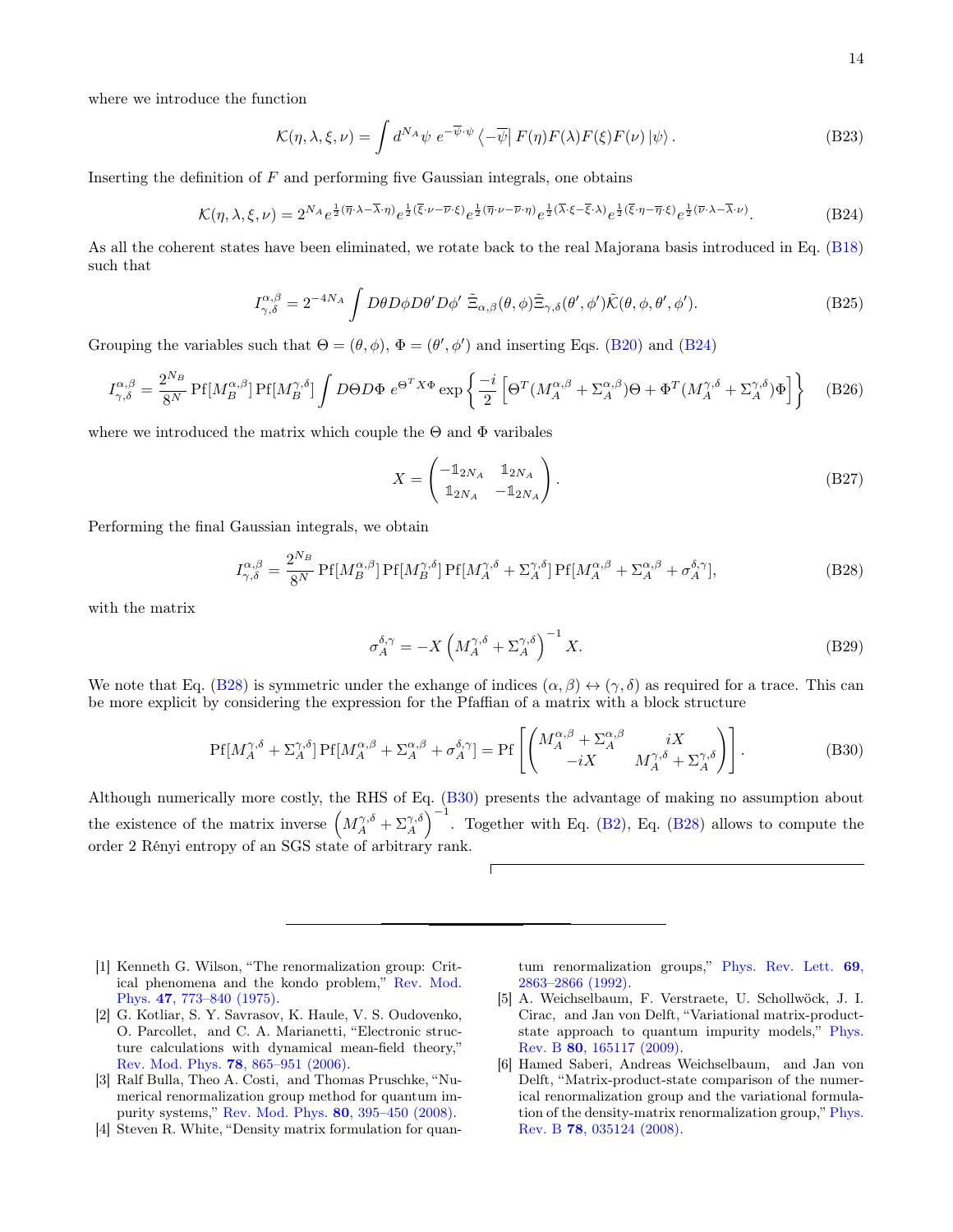- <span id="page-14-0"></span>[7] Emanuel Gull, Andrew J Millis, Alexander I Lichtenstein, Alexey N Rubtsov, Matthias Troyer, and Philipp Werner, "Continuous-time monte carlo methods for quantum impurity models," Reviews of Modern Physics 83, 349 (2011).
- <span id="page-14-1"></span>[8] Corentin Bertrand, Serge Florens, Olivier Parcollet, and Xavier Waintal, "Reconstructing nonequilibrium regimes of quantum many-body systems from the analytical structure of perturbative expansions," Physical Review X 9, 041008 (2019).
- <span id="page-14-2"></span>[9] Sergey Bravyi and David Gosset, "Complexity of quantum impurity problems," [Communications in Mathe](http://dx.doi.org/10.1007/s00220-017-2976-9)matical Physics 356[, 451–500 \(2017\).](http://dx.doi.org/10.1007/s00220-017-2976-9)
- <span id="page-14-3"></span>[10] Volker Bach, Elliott H Lieb, and Jan Philip Solovej, "Generalized hartree-fock theory and the hubbard model," Journal of statistical physics 76, 3–89 (1994).
- <span id="page-14-4"></span>[11] Christina V Kraus and J Ignacio Cirac, "Generalized hartree–fock theory for interacting fermions in lattices: numerical methods," [New Journal of Physics](http://dx.doi.org/ 10.1088/1367-2630/12/11/113004) 12, 113004 [\(2010\).](http://dx.doi.org/ 10.1088/1367-2630/12/11/113004)
- <span id="page-14-5"></span>[12] Gustavo E. Scuseria, Carlos A. Jiménez-Hoyos, Thomas M. Henderson, Kousik Samanta, and Jason K. Ellis, "Projected quasiparticle theory for molecular electronic structure," [The Journal of Chemical Physics](http://dx.doi.org/10.1063/1.3643338) 135, [124108 \(2011\).](http://dx.doi.org/10.1063/1.3643338)
- <span id="page-14-6"></span>[13] Carlos A. Jiménez-Hoyos, Thomas M. Henderson, Takashi Tsuchimochi, and Gustavo E. Scuseria, "Projected hartree–fock theory," [The Journal of Chemical](http://dx.doi.org/10.1063/1.4705280) Physics 136[, 164109 \(2012\).](http://dx.doi.org/10.1063/1.4705280)
- <span id="page-14-7"></span>[14] Jutho Haegeman, J. Ignacio Cirac, Tobias J. Osborne, Iztok Pižorn, Henri Verschelde, and Frank Verstraete, "Time-dependent variational principle for quantum lattices," [Phys. Rev. Lett.](http://dx.doi.org/10.1103/PhysRevLett.107.070601) 107, 070601 (2011).
- <span id="page-14-8"></span>[15] Hao Shi and Shiwei Zhang, "Many-body computations by stochastic sampling in hartree-fock-bogoliubov space," Phys. Rev. B **95**[, 045144 \(2017\).](http://dx.doi.org/10.1103/PhysRevB.95.045144)
- <span id="page-14-9"></span>[16] Hideo Fukutome, "Theory of Resonating Quantum Fluctuations in a Fermion System: Resonating Hartree-Fock Approximation," [Progress of Theoretical Physics](http://dx.doi.org/10.1143/PTP.80.417) 80[, 417–432 \(1988\).](http://dx.doi.org/10.1143/PTP.80.417)
- [17] Hideo Fukutome, "Theory of Excitations in a Fermion System with Large Quantum Fluctuations: Resonating Random Phase Approximation," [Progress of Theoretical](http://dx.doi.org/10.1143/PTP.81.342) Physics 81[, 342–359 \(1989\).](http://dx.doi.org/10.1143/PTP.81.342)
- <span id="page-14-10"></span>[18] Norikazu Tomita, "Many-body wave functions approximated by the superposition of spin-projected nonorthogonal slater determinants in the resonating hartree-fock method," Phys. Rev. B 69[, 045110 \(2004\).](http://dx.doi.org/10.1103/PhysRevB.69.045110)
- <span id="page-14-11"></span>[19] Ian Affleck, László Borda, and Hubert Saleur, "Friedel oscillations and the kondo screening cloud," [Phys. Rev.](http://dx.doi.org/ 10.1103/PhysRevB.77.180404) B 77[, 180404 \(2008\).](http://dx.doi.org/ 10.1103/PhysRevB.77.180404)
- <span id="page-14-12"></span>[20] Nozières, Ph. and Blandin, A., "Kondo effect in real metals," J. Phys. France 41[, 193–211 \(1980\).](http://dx.doi.org/ 10.1051/jphys:01980004103019300)
- <span id="page-14-13"></span>[21] Bedoor Alkurtass, Abolfazl Bayat, Ian Affleck, Sougato Bose, Henrik Johannesson, Pasquale Sodano, Erik S. Sørensen, and Karyn Le Hur, "Entanglement structure of the two-channel kondo model," [Phys. Rev. B](http://dx.doi.org/10.1103/PhysRevB.93.081106) 93[, 081106 \(2016\).](http://dx.doi.org/10.1103/PhysRevB.93.081106)
- <span id="page-14-14"></span>[22] Andrew K. Mitchell, Michael Becker, and Ralf Bulla, "Real-space renormalization group flow in quantum impurity systems: Local moment formation and the kondo screening cloud," Phys. Rev. B 84[, 115120 \(2011\).](http://dx.doi.org/ 10.1103/PhysRevB.84.115120)
- <span id="page-14-15"></span>[23] Sergey Bravyi, "Lagrangian representation for fermionic linear optics," arXiv e-prints , quant-ph/0404180 (2004).
- <span id="page-14-16"></span>[24] J. Broeckhove, L. Lathouwers, E. Kesteloot, and P. Van Leuven, "On the equivalence of time-dependent variational principles," [Chemical Physics Letters](http://dx.doi.org/ https://doi.org/10.1016/0009-2614(88)80380-4) 149, 547– [550 \(1988\).](http://dx.doi.org/ https://doi.org/10.1016/0009-2614(88)80380-4)
- <span id="page-14-17"></span>[25] László Borda, "Kondo screening cloud in a onedimensional wire: Numerical renormalization group study," Phys. Rev. B 75[, 041307 \(2007\).](http://dx.doi.org/10.1103/PhysRevB.75.041307)
- <span id="page-14-18"></span>[26] Andreas Holzner, Ian P. McCulloch, Ulrich Schollwöck, Jan von Delft, and Fabian Heidrich-Meisner, "Kondo screening cloud in the single-impurity anderson model: A density matrix renormalization group study," [Phys.](http://dx.doi.org/10.1103/PhysRevB.80.205114) Rev. B 80[, 205114 \(2009\).](http://dx.doi.org/10.1103/PhysRevB.80.205114)
- <span id="page-14-19"></span>[27] Martin Nuss, Martin Ganahl, Enrico Arrigoni, Wolfgang von der Linden, and Hans Gerd Evertz, "Nonequilibrium spatiotemporal formation of the kondo screening cloud on a lattice," Phys. Rev. B 91[, 085127 \(2015\).](http://dx.doi.org/10.1103/PhysRevB.91.085127)
- <span id="page-14-20"></span>[28] J. R. Schrieffer and P. A. Wolff, "Relation between the anderson and kondo hamiltonians," [Phys. Rev.](http://dx.doi.org/ 10.1103/PhysRev.149.491) 149, [491–492 \(1966\).](http://dx.doi.org/ 10.1103/PhysRev.149.491)
- <span id="page-14-21"></span>[29] Ian Affleck, "The kondo screening cloud: what it is and how to observe it," Perspectives Of Mesoscopic Physics: Dedicated to Yoseph Imry's 70th Birthday , 1–44 (2010).
- <span id="page-14-22"></span>[30] Matthew Fishman, Steven R. White, and E. Miles Stoudenmire, "The ITensor software library for tensor network calculations," (2020), [arXiv:2007.14822](http://arxiv.org/abs/2007.14822) [\[cs.MS\].](http://arxiv.org/abs/2007.14822)
- <span id="page-14-23"></span>[31] Victor Barzykin and Ian Affleck, "Screening cloud in the k-channel kondo model: Perturbative and large-k results," Phys. Rev. B 57[, 432–448 \(1998\).](http://dx.doi.org/10.1103/PhysRevB.57.432)
- <span id="page-14-24"></span>[32] Erik S Sørensen, Ming-Shyang Chang, Nicolas Laflorencie, and Ian Affleck, "Impurity entanglement entropy and the kondo screening cloud," [Journal of Statisti](http://dx.doi.org/ 10.1088/1742-5468/2007/01/l01001)[cal Mechanics: Theory and Experiment](http://dx.doi.org/ 10.1088/1742-5468/2007/01/l01001) 2007, L01001– [L01001 \(2007\).](http://dx.doi.org/ 10.1088/1742-5468/2007/01/l01001)
- <span id="page-14-33"></span>[33] Erik S Sørensen, Ming-Shyang Chang, Nicolas Laflorencie, and Ian Affleck, "Quantum impurity entanglement," [Journal of Statistical Mechanics: Theory and](http://dx.doi.org/10.1088/1742-5468/2007/08/p08003) Experiment 2007[, P08003–P08003 \(2007\).](http://dx.doi.org/10.1088/1742-5468/2007/08/p08003)
- <span id="page-14-25"></span>[34] Ian Affleck, Nicolas Laflorencie, and Erik S Sørensen, "Entanglement entropy in quantum impurity systems and systems with boundaries," [Journal of Physics A:](http://dx.doi.org/10.1088/1751-8113/42/50/504009) [Mathematical and Theoretical](http://dx.doi.org/10.1088/1751-8113/42/50/504009) 42, 504009 (2009).
- <span id="page-14-26"></span>[35] Alonso Botero and Benni Reznik, "Modewise entanglement of gaussian states," [Phys. Rev. A](http://dx.doi.org/ 10.1103/PhysRevA.67.052311) 67, 052311 [\(2003\).](http://dx.doi.org/ 10.1103/PhysRevA.67.052311)
- <span id="page-14-27"></span>[36] G. Vidal, J. I. Latorre, E. Rico, and A. Kitaev, "Entanglement in quantum critical phenomena," [Phys. Rev.](http://dx.doi.org/10.1103/PhysRevLett.90.227902) Lett. 90[, 227902 \(2003\).](http://dx.doi.org/10.1103/PhysRevLett.90.227902)
- <span id="page-14-28"></span>[37] Kevin E. Cahill and Roy J. Glauber, "Density operators for fermions," Phys. Rev. A 59[, 1538–1555 \(1999\).](http://dx.doi.org/ 10.1103/PhysRevA.59.1538)
- <span id="page-14-29"></span>[38] Huan-Qiang Zhou, Thomas Barthel, John Ove Fjærestad, and Ulrich Schollwöck, "Entanglement and boundary critical phenomena," [Phys. Rev. A](http://dx.doi.org/ 10.1103/PhysRevA.74.050305) 74, 050305 [\(2006\).](http://dx.doi.org/ 10.1103/PhysRevA.74.050305)
- <span id="page-14-30"></span>[39] Pasquale Calabrese and John Cardy, "Entanglement entropy and conformal field theory," [Journal of Physics A:](http://dx.doi.org/ 10.1088/1751-8113/42/50/504005) [Mathematical and Theoretical](http://dx.doi.org/ 10.1088/1751-8113/42/50/504005) 42, 504005 (2009).
- <span id="page-14-31"></span>[40] Erik Eriksson and Henrik Johannesson, "Impurity entanglement entropy in kondo systems from conformal field theory," Phys. Rev. B 84[, 041107 \(2011\).](http://dx.doi.org/10.1103/PhysRevB.84.041107)
- <span id="page-14-32"></span>[41] Erik Eriksson and Henrik Johannesson, "Corrections to scaling in entanglement entropy from boundary perturbations," [Journal of Statistical Mechanics: Theory and](http://dx.doi.org/10.1088/1742-5468/2011/02/p02008)